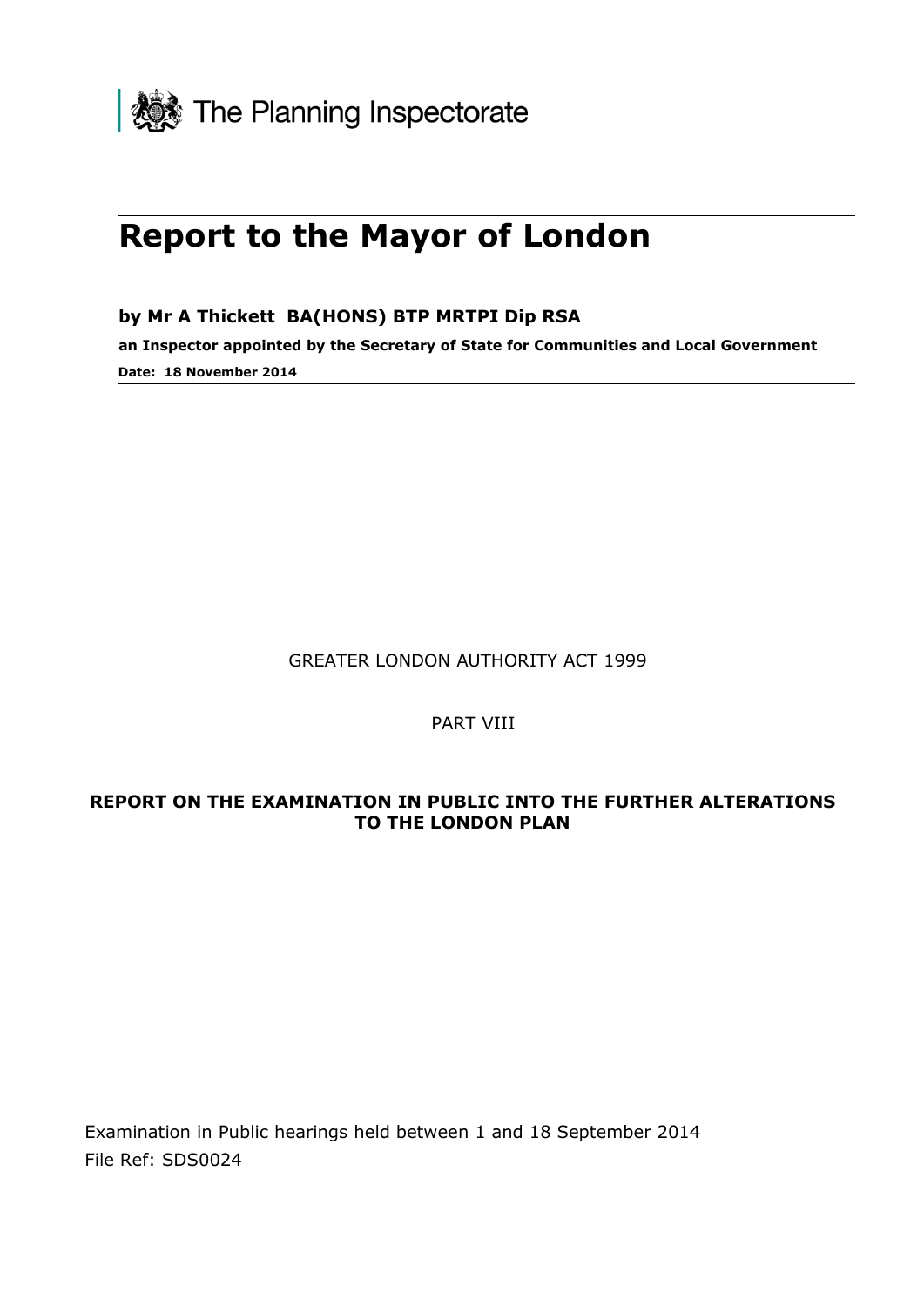### **Non-Technical Summary**

This report concludes that the London Plan as changed by the Further Alterations provides an appropriate basis for the strategic planning of Greater London provided the suggested and further suggested changes are made<sup>1</sup> and my recommendations are accepted.

The recommendations can be summarised as follows:

- Committing to an immediate full review of the London Plan
- Removing references to London Boroughs being required carry out their own assessments of objectively assessed housing need
- Allowing London Boroughs to set their own income criteria with regard to intermediate housing

## **Abbreviations Used in this Report**

| dpa                      | Dwellings per annum                                                                                       |
|--------------------------|-----------------------------------------------------------------------------------------------------------|
| <b>FALP</b>              | Further Alterations to the London Plan                                                                    |
| GLA<br>IIA<br><b>MDC</b> | <b>Greater London Authority</b><br><b>Integrated Impact Assessment</b><br>Mayoral Development Corporation |
| <b>NPPF</b>              | National Planning Policy Framework                                                                        |
| OA                       | Opportunity Area                                                                                          |
| <b>PPG</b>               | National Planning Practice Guidance                                                                       |
| <b>PTAL</b>              | Public Transport Accessibility Level                                                                      |
| SA                       | Sustainability Appraisal                                                                                  |
| <b>SHLAA</b>             | Strategic Housing Land Availability Assessment                                                            |
| SHMA                     | <b>Strategic Housing Market Assessment</b>                                                                |
| SIL                      | Strategic Industrial Land                                                                                 |
| TfL                      | Transport for London                                                                                      |
|                          |                                                                                                           |

Reference to documents in footnotes and elsewhere such as FA/CD1/01 relate to the document number in the examination library. References such as 01/Session 2 relate to statements submitted to the EiP. For example, 01/Session 2 is the Mayors statement for session 2. All statements can be found on the EiP pages on the GLA's website.

 $1$  Other that where my recommendations indicate otherwise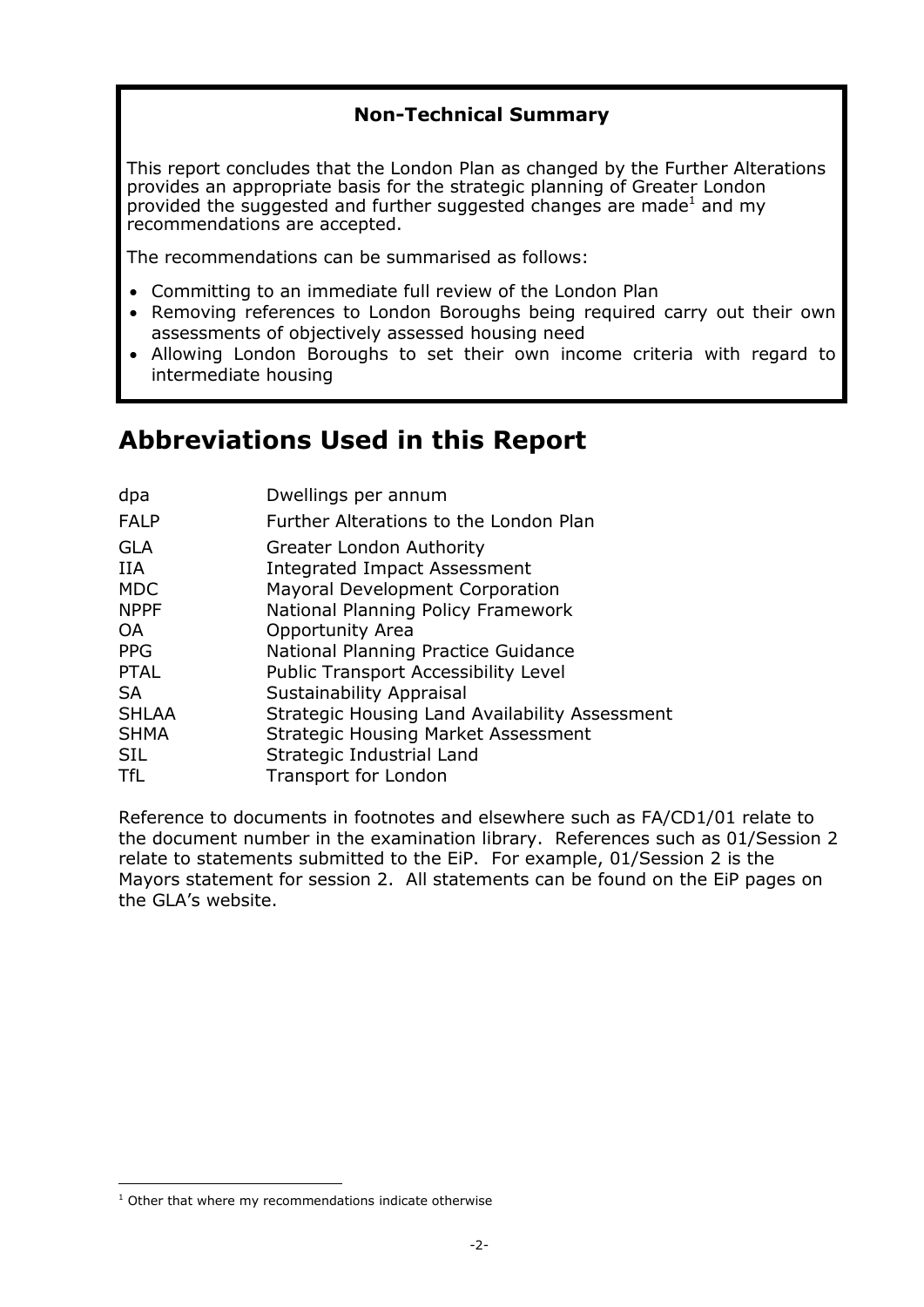## **Introduction**

- 1. This report contains my assessment of the Further Alterations to the London Plan (FALP) in accordance with the terms of the Greater London Authority (GLA) Act 1999 (as amended) and the Town and Country Planning (London Spatial Development Strategy) Regulations 2000 (the Regulations).
- 2. The Mayor's London Planning Statement<sup>2</sup> refers to the requirement in Section 41 of the GLA Act that the London Plan should be consistent with national policy. This is set out in the National Planning Policy Framework (NPPF) which is supported by the National Planning Practice Guidance (PPG). The guidance in the NPPF about plan making generally refers to Local Plans. However, in light of the above and in the absence of anything else, I consider it reasonable and appropriate to apply the soundness tests of paragraph 182 of the NPPF to the proposed alterations, namely that the FALP should be positively prepared, justified, effective and consistent with national policy.
- 3. The starting point for the examination is the assumption that the Mayor does not consider that the Further Alterations affect the soundness of the London Plan. The FALP was published for consultation in January 2014 $3$  and the Mayor published a Schedule of Suggested Changes in July 2014<sup>4</sup> (SSC). These suggested changes were considered alongside the FALP during the EiP hearings. During and after the EiP hearings the Mayor put forward a number of further suggested changes (FSC) and a consolidated set of all the changes suggested by the Mayor has been published $5$ .
- 4. Unaltered policies text, tables, maps and figures are not subject to this examination and I have not considered responses outside the scope of the proposed further alterations. This report does not refer to every suggested change, whether it be made by the Mayor or others, or comment on all the representations made whether orally at the hearings or in writing. This report focuses on the matters and issues I consider to be crucial to the soundness of the FALP. Unless specifically referred to in this report, I recommend that the GLA adopts all the suggested and further suggested changes put forward by the Mayor<sup>6</sup>. Any Inspector Recommended Changes are identified in bold in the report (**IRC**) and are set out in full in Appendix 1.

#### **Duty to Co-operate**

- 5. The Mayor's duties to consult and inform are set out in the GLA Act and the Regulations. The Mayor sets out in FA/EX/03 how the statutory requirements to publicise and consult were met and exceeded. Section 33A of the Planning and Compulsory Purchase Act 2004 imposes a duty on local planning authorities and other prescribed bodies/persons to engage constructively with one another with regard to strategic planning matters. The duty to cooperate, therefore, requires more than just to consult and inform.
- 6. The Mayor is a prescribed person under the Town and Country Planning (Local

 $\overline{a}$ 

 $2$  FA/KD/02; adopted as supplementary planning guidance in May 2014

 $3$  FA/CD/01

<sup>4</sup> FA/CD/06

<sup>5</sup> FA/EX/64b

<sup>6</sup> FA/EX/64b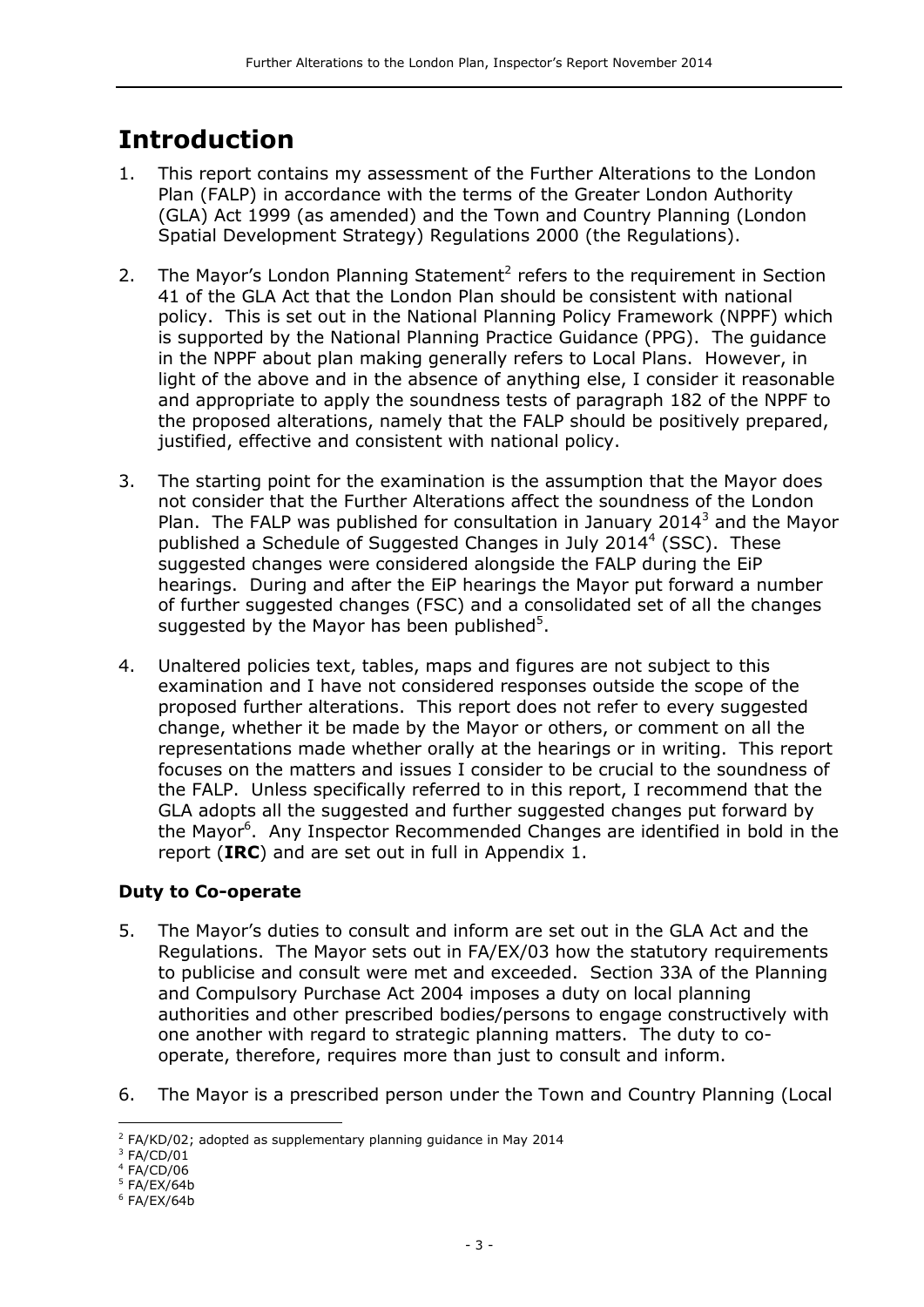Planning)(England) Regulations 2012 and is bound by the duty to co-operate to engage constructively with London Boroughs, local planning authorities and others inside and outside London in the preparation of their plans. That is not in dispute, but was the Mayor, as argued by some representors, legally bound by the duty with regard to the preparation of the FALP?

- 7. Section 33A(3) lists the activities to which the duty applies. The first activity is the preparation of development plan documents. The London Plan is part of the development plan for London but the Mayor points to Section 38(2) of the 2004 Act which defines the FALP as a spatial development strategy and not a development plan document. Section 33A(3)(d & e) apply the duty to any activities that can reasonably be considered to prepare the way for or support the preparation of development plan documents. The preparation of the FALP is an activity in its own right but it must, in my view, also prepare the way for and support the preparation of development plan documents.
- 8. It was argued at the hearing that London Boroughs could prepare their Local Plans in the absence of a spatial development strategy but Section 24(1)(b) of the 2004 Act requires such plans to be in general conformity with the FALP. The FALP sets out housing targets that the London Boroughs will be expected to plan for and sets out other requirements which will guide the preparation of development plan documents. In my view, therefore, the duty to co-operate does apply to the preparation of the spatial development strategy in London. The Strategic Housing Market Assessment (SHMA) and Strategic Housing Land Availability Assessments (SHLAA) supporting the FALP are London wide in their scope but are also activities which will support the preparation of development plan documents. The SHMA, which includes assumptions relating to migration, is also likely to be material to the preparation of local plans outside London.
- 9. The PPG states that; *'Cooperation between the Mayor, boroughs and local planning authorities bordering London will be vital to ensure that important strategic issues, such as housing delivery and economic growth, are planned effectively'<sup>7</sup>* . The Mayor has engaged with London Boroughs, particularly with regard to the production of the SHLAA. FA/EX/68 sets out how the Mayor engaged with relevant prescribed persons including the Environment Agency, English Heritage, Natural England and Transport for London (TfL). In April 2012 the functions of the Homes and Community Agency for London were devolved to the Mayor and the relevant officers were involved in preparing the FALP. The London Local Enterprise Partnership (LEP) is chaired by the Mayor and the relevant officers were again engaged in preparing the further alterations. In light of the above and having considered the evidence contained in FA/EX/03 and FA/EX/68, I consider that the Mayor has satisfied the duty with regards to bodies within London.
- 10. The FALP seeks to accommodate all of the growth to meet London's needs within its own boundaries. Nonetheless, the Mayor has engaged with local planning authorities and others outside London and has established the Strategic Spatial Planning Officer Liaison Group and the Deputy Mayor for Planning has met elected members from the south east. I have seen nothing to counter the assertion that LEPs outside London have been involved in cross boundary co-operation discussions since 2012.

<sup>7</sup> Reference ID: 9-007-20140306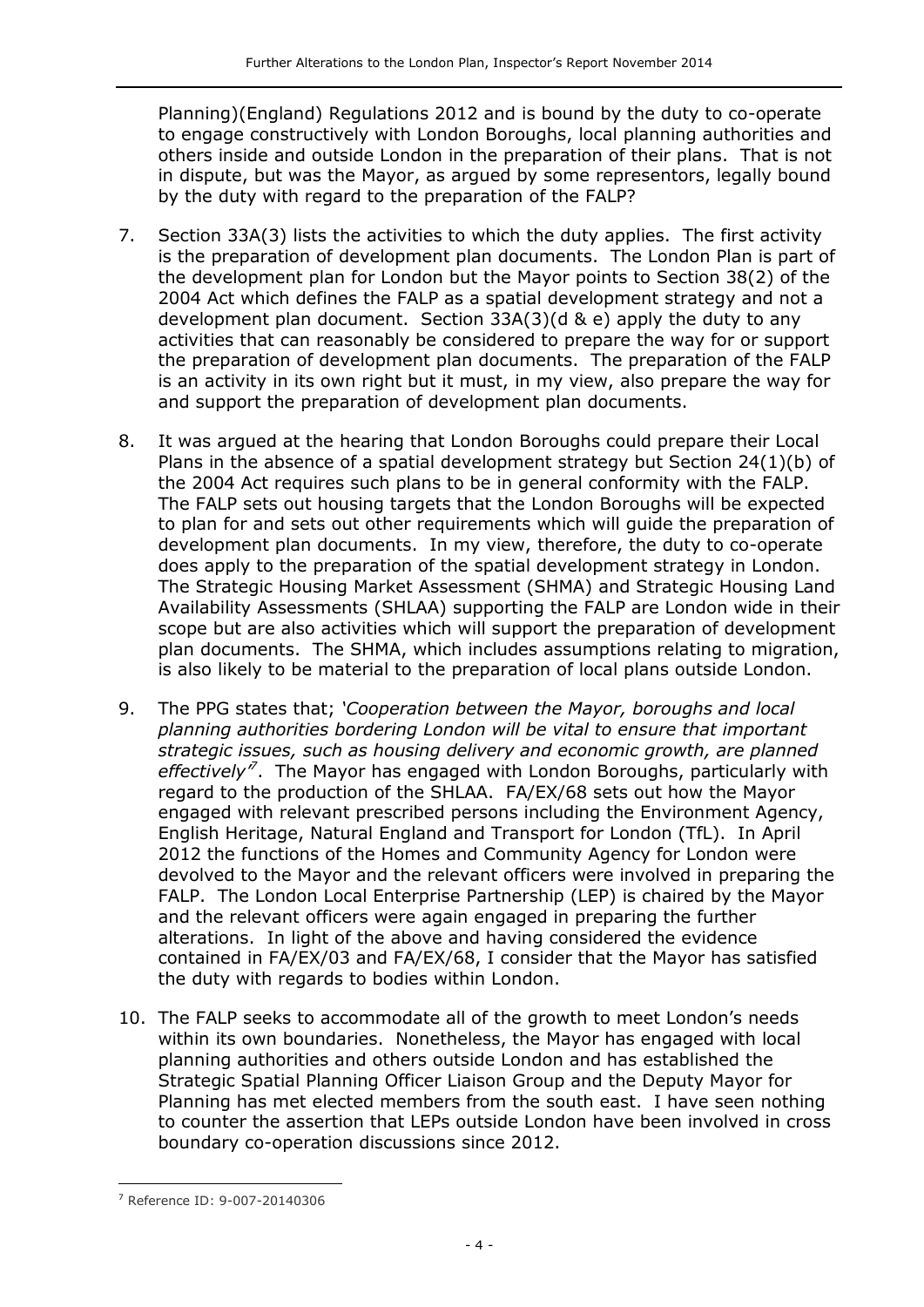- 11. The PPG states that the *'Mayor and waste planning authorities in London should engage constructively, actively and on an ongoing basis with other authorities, under the duty to cooperate, to help manage London's waste'<sup>8</sup>* . There are complaints of a failure to engage from adjoining waste authorities. The FALP predicts a reduction in waste to a level at which London will be selfsufficient by 2026 and so arguably puts less pressure on surrounding waste planning authorities than the existing London Plan. Nevertheless, it is apparent from the representations and from the discussion at the hearings that the Mayor did not engage constructively with adjoining waste planning authorities in formulating the FALP.
- 12. Under Section 20(7)(C) of the 2004 Act it is not possible to rectify a failure to meet the duty to co-operate and if the duty has not been met, a development plan document cannot be found to be sound. However, as has already been established, the FALP is not a development plan document nor is the GLA a local planning authority. In a strict legal sense, therefore, the failure of the Mayor to comply with the duty does not automatically mean that the FALP cannot be found to be sound. However, the implications of a failure to engage must be assessed and a judgement reached as to whether a lack of engagement means the approach to waste in the FALP is justified and effective. I address these matters in detail later.

#### **Main Issues**

13. Taking account of all the representations, written evidence and the discussions that took place at the examination hearings I have identified 7 main issues upon which the soundness of the FALP depends.

#### **Issue 1 - Does the Integrated Impact Assessment<sup>9</sup> (IIA) undertaken to inform the FALP fulfil the requirements of the Environmental Assessment of Plans and Programmes Regulations 2004<sup>10</sup>?**

- 14. The PPG $^{11}$  states that a sustainability appraisal (SA) is a systematic process that must be carried out during the preparation of a plan. It advises further that the SA process is an opportunity to consider ways by which the plan can contribute to improvements in environmental, social and economic conditions, as well as a means of identifying and mitigating any potential adverse effects that the plan might otherwise have.
- 15. The IIA assessed 4 spatial development options and identified a wide range of key sustainability objectives covering social as well as land use matters including, amongst others, climate change, health and well-being and quality of life. The IIA also considered effects outside London and concluded that the further alterations would have a broadly positive impact when measured against the IIA's sustainability objectives.
- 16. The IIA assesses the options against the key sustainability objectives. Its depth and coverage is proportionate to the extent to which the further alterations change the aims and objectives of the London Plan and seems to

 $\overline{a}$ 

<sup>8</sup> Reference ID: 28-044-20141016

<sup>9</sup> FA/CD/02

<sup>&</sup>lt;sup>10</sup> The regulations incorporate the requirements of the [European Directive 2001/42/EC](http://eur-lex.europa.eu/LexUriServ/LexUriServ.do?uri=CELEX:32001L0042:EN:NOT) on the assessment of the effects of certain plans and programmes on the environment.

<sup>11</sup> Reference ID: 11-001-20140306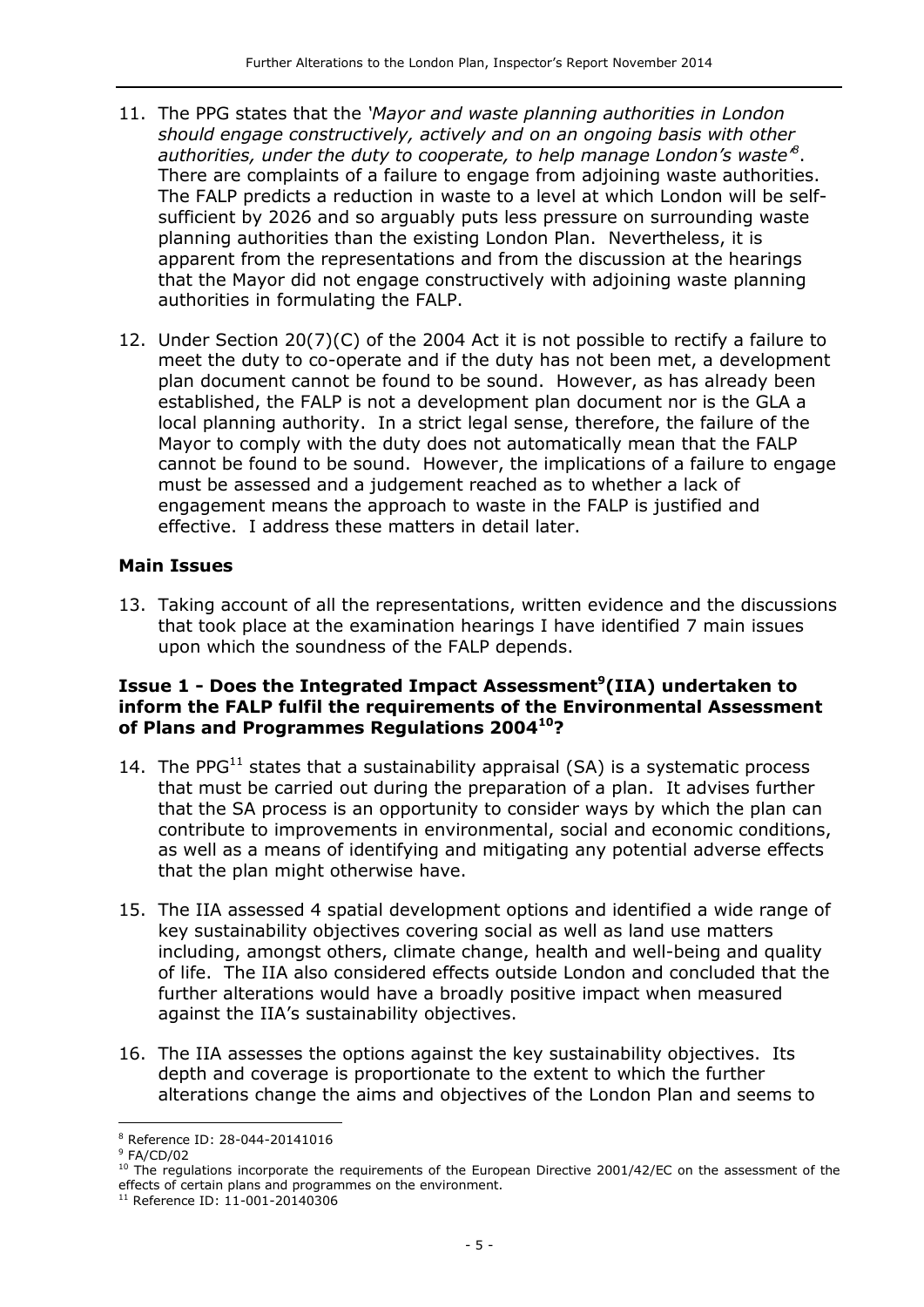me to be a fair and thorough assessment of the proposed alternatives. I am, therefore, satisfied that the IIA complies with the regulations.

17. The production of the FALP was also informed by a Habitats Regulations Assessment<sup>12</sup> (HRA). The HRA concludes that the new and amended Opportunity Areas are too far away from any European designated sites to have any significant impacts. With regard to the remainder of the alterations, the HRA concludes that subject to changes to Policy 7.19, the FALP will not result in any additional effects to those identified and mitigated within the 2009 HRA. The requisite changes to Policy 7.19 have been made. The HRA's conclusions are not meaningfully challenged and I have neither heard nor read anything to suggest that they are not robust.

#### **Issue 2 – Given that the FALP sets out the objectively assessed housing need for London should London Boroughs be required to undertake their own assessments?**

- 18. The NPPF at paragraph 47 requires local planning authorities to, amongst other things, *'use their evidence base to ensure that their Local Plan meets the full, objectively assessed needs for market and affordable housing in the housing market area'*. The guidance in the NPPF regarding plan making is silent with regard to how responsibilities should be divided in a two tier system as exists uniquely in London. The London Plan is part of the development plan for London and, in my view, it must be right that read together with the development plan documents produced by London Boroughs, the development plan should be consistent with national policy.
- 19. However, in a two tier system there should be no need for each part of the development plan to include the full range of policies necessary to accord with all parts of the NPPF or PPG, provided that together they do (as far as is necessary) and are consistent with national policy. The PPG advises that there should be no need to reiterate policies that are already set out in the NPPF in Local Plans<sup>13</sup>. It seems to me that the same principle should apply to a spatial development strategy. Further, to avoid unnecessary duplication and potential confusion, there should be no need for a local plan in London to reiterate policies set out in the FALP.
- 20. Section 334 of the GLA Act requires the Mayor to prepare a spatial development strategy. That plan must include a statement formulating the Mayor's strategy for spatial development for the use of land in Greater London. Housing need, supply and distribution are undisputedly strategic matters in London. I conclude below that the Mayor's estimate of objectively assessed housing need in London is justified by the evidence submitted to the EiP. Further, although I have reservations, I also consider that the FALP's strategy with regard to supply and distribution can be supported in the short term.
- 21. Once adopted, statute will require the local plans produced by London Boroughs to be in general conformity with the FALP. That includes conforming with a strategy which seeks to meet London's needs on brownfield land within the existing built up area. The SHLAA identifies most of the existing capacity

j  $12$  FA/CD/05

<sup>13</sup> Reference ID:12-010-20140306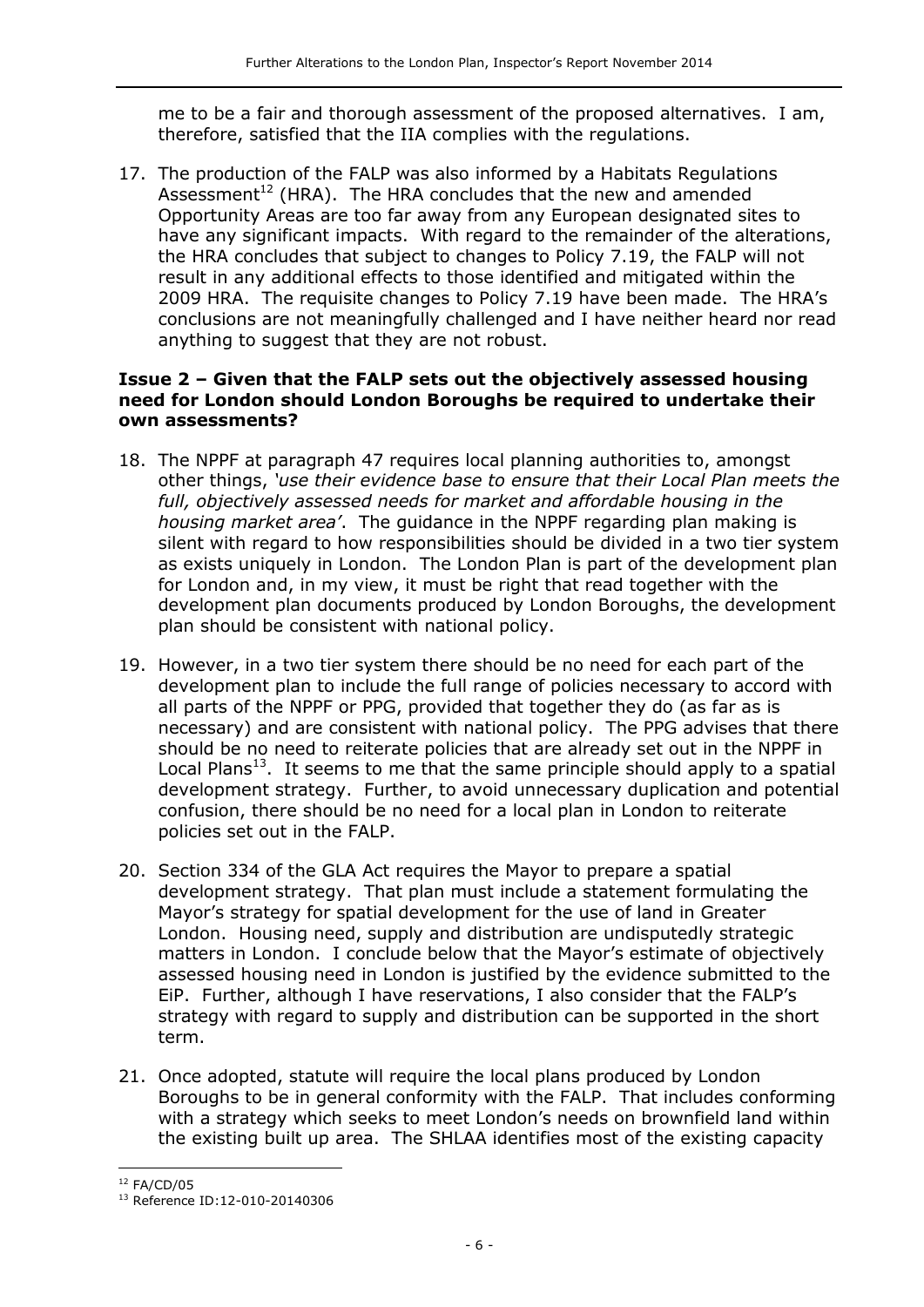and, effectively, through the SHLAA, the FALP has determined the extent to which individual Boroughs can contribute to meeting the strategic need for housing across London. Within the confines of the FALP's strategy there is little scope to do more.

- 22. I acknowledge that the NPPF requires each local planning authority to identify its own objectively assessed housing need. However, in my view, it is the role of the spatial development strategy to determine the overall level of need for London and to guide the distribution of new housing to meet that need. The Mayor points to the acceptance by previous EiP Panels that London constitutes a single housing market area with sub markets which span Borough boundaries. The Mayor also points to the findings of the High Court<sup>14</sup>, following a challenge to the Revised Early Minor Alterations to the London Plan, within which in his (undisputed) opinion, the Court accepted that although local variations exist, this did not compromise the view that London constitutes a single housing market area<sup>15</sup>.
- 23. Other than some fine tuning regarding local need relating to the size and type of property and tenure, there is no need, in my view, for each London Borough to duplicate the work done by the GLA and produce their own individual assessment of overall need. **IRC1** recommends that the FALP is changed to reflect this approach by removing references to London Boroughs needing to identify objectively assessed need with regard to the quantum of new housing in their areas.

#### **Issue 3 – Whether the FALP's strategies, targets and policies will enable London Boroughs to meet the full, objectively assessed needs for market and affordable housing in Greater London.**

The overall need for new housing

- 24. The PPG advises that the starting point in assessing objectively assessed need for new housing should be the latest household projections produced by the Department of Communities and Local Government  $(DCLG)^{16}$ . However, the PPG also recognises that DCLG's projections may require adjustment to reflect factors affecting local demography. The Mayor has chosen not to rely on DCLG's projections for reasons set out in detail in his statement to the  $EIP<sup>17</sup>$ . In brief, the Mayor considers that the methodology underpinning the Office for National Statistics (ONS) 2011 subnational population projections (SNPP) has led, in London, to distorted projections of births, deaths and internal migration flows.
- 25. The Mayor's approach to population projections was explained at the Technical Seminar and is set out in FA/KD/03g. The GLA's assessment is thorough, based on sound methodology and on logical assumptions. The Mayor's contention that the GLA's population projections have proven to be more accurate than the 2011 based SNPP when measured against the ONS mid-year population data is not disputed. DCLG's household projections for London are based on the 2011 based SNPP and, in the circumstances, I am satisfied that

j <sup>14</sup> FA/BD/99

<sup>&</sup>lt;sup>15</sup> 01/Session 2, paragraphs 2b3

<sup>16</sup> Reference ID: 2a-015-20140306

<sup>&</sup>lt;sup>17</sup> 01/Session 2, paragraphs 2a3 to 2a19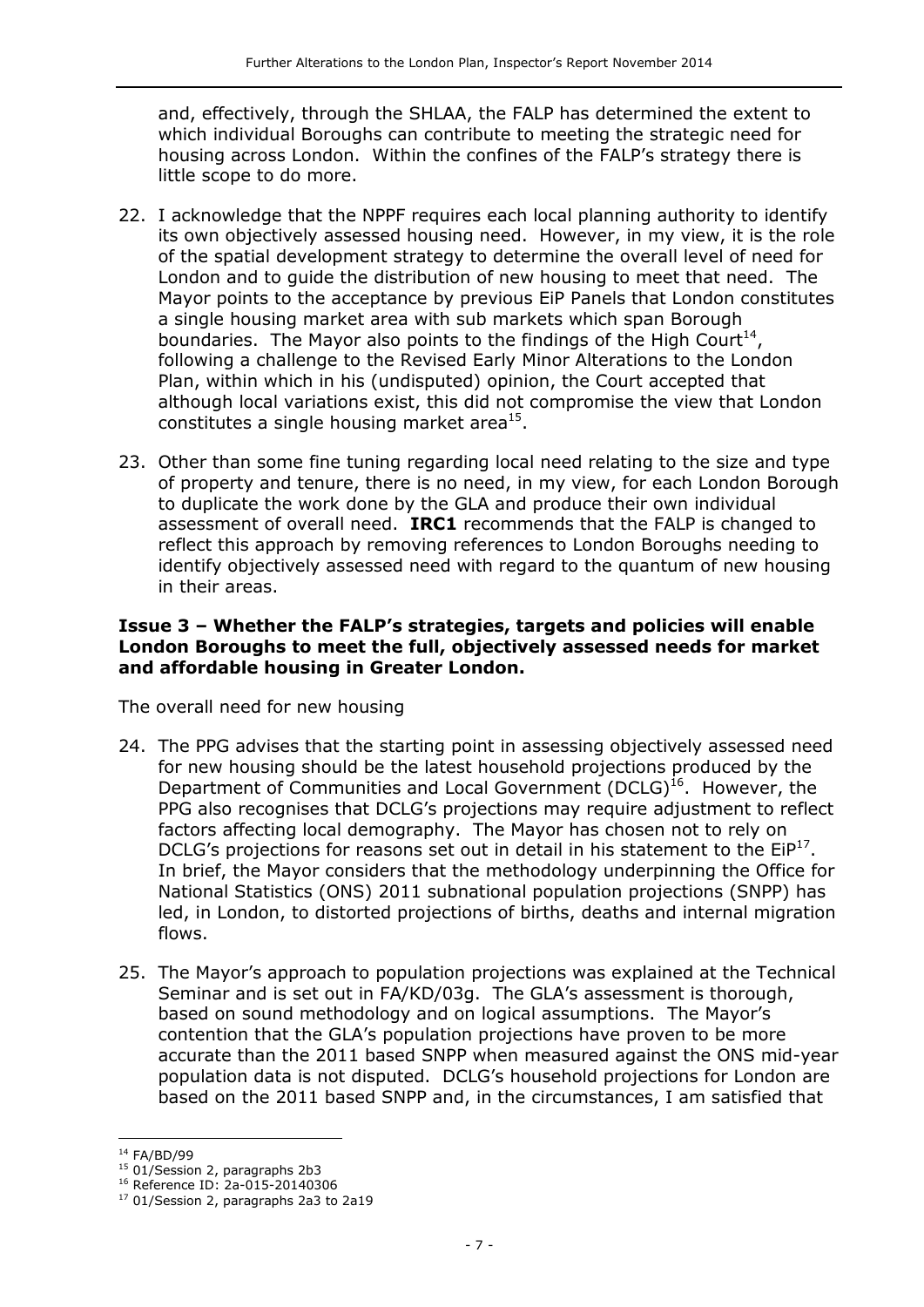the Mayor is justified in carrying out his own assessment. The projections are also used by TfL, by many London Boroughs with regard to projected school rolls and to inform other Mayoral strategies. The benefits of using a consistent set of statistics to inform the wide range of plans and strategies being implemented across London weighs in favour of the Mayor's approach.

- 26. The GLA accepts that there is a significant degree of uncertainty regarding the impact of the recession and recovery on migration. Net domestic out migration from London fell from around 70-80,000 per annum (pa) pre 2008 to 32,000 pa the year after. Levels have begun to increase as the economy has recovered but the trend is difficult to predict. The reasons for this are set out in the SHMA<sup>18</sup> and are far too long and complicated to go into in detail here but are mainly due to difficulties in obtaining accurate/reliable data and the volatility of migration flows which can be affected significantly by changes in the economy, government policy and world events.
- 27. The SHMA considered three migration scenarios, one based on migration trends being unaffected by the economic recovery, the second assuming a return to pre-recession 'norms' and the third, mid-way between the other two representing a partial return to previous trends. These scenarios resulted in London's population being estimated to rise from 8.2m in 2011 to between 9.8m and 10.4m in 2036. The high and low variants are both plausible and the Mayor is criticised for choosing the central path. However, given the inherent uncertainties set out above and the tentative state of the economic recovery, it seems reasonable not to plan on the basis of the 'extremes'.
- 28. The central projection assumes that London's population in 2036 will be 10.11m. The GLA's demographers then applied the same methodologies and assumptions used by DCLG to formulate household projections. The outcome is that meeting London's objectively assessed need (including the backlog) over 10 years would require a build rate of 62,000 dwellings per annum (dpa). Meeting need over 20 years would require a rate of 49,000 dpa.
- 29. Concerns are raised by community groups that the SHMA does not take sufficient account of affordability and does not distinguish between affordable rent, social rent or take sufficient account of minority groups. However, the SHMA complies with the PPG with regard to the assessment of affordable housing and also includes assessments of groups such as students, the disabled and the elderly. The SHMA does not refer to market signals but does recognise the significant problems of affordability in London.
- 30. The GLA acknowledge that the projections are uncertain, particularly with respect to migration, and this is the main reason why a review of the Plan is planned to start in 2016. However, it seems to me, having considered all the evidence and the submissions, that they are reasonable and probably the best available assessment of objectively assessed housing need for London at this time.

Will the FALP deliver enough homes to meet the identified need?

31. Table 3.1 of the FALP sets targets for the London Boroughs which total 42,389 dpa, around 6,600 dpa short of what is necessary to meet objectively

<sup>18</sup> FA/KD/09, paragraphs 3.10 to 3.34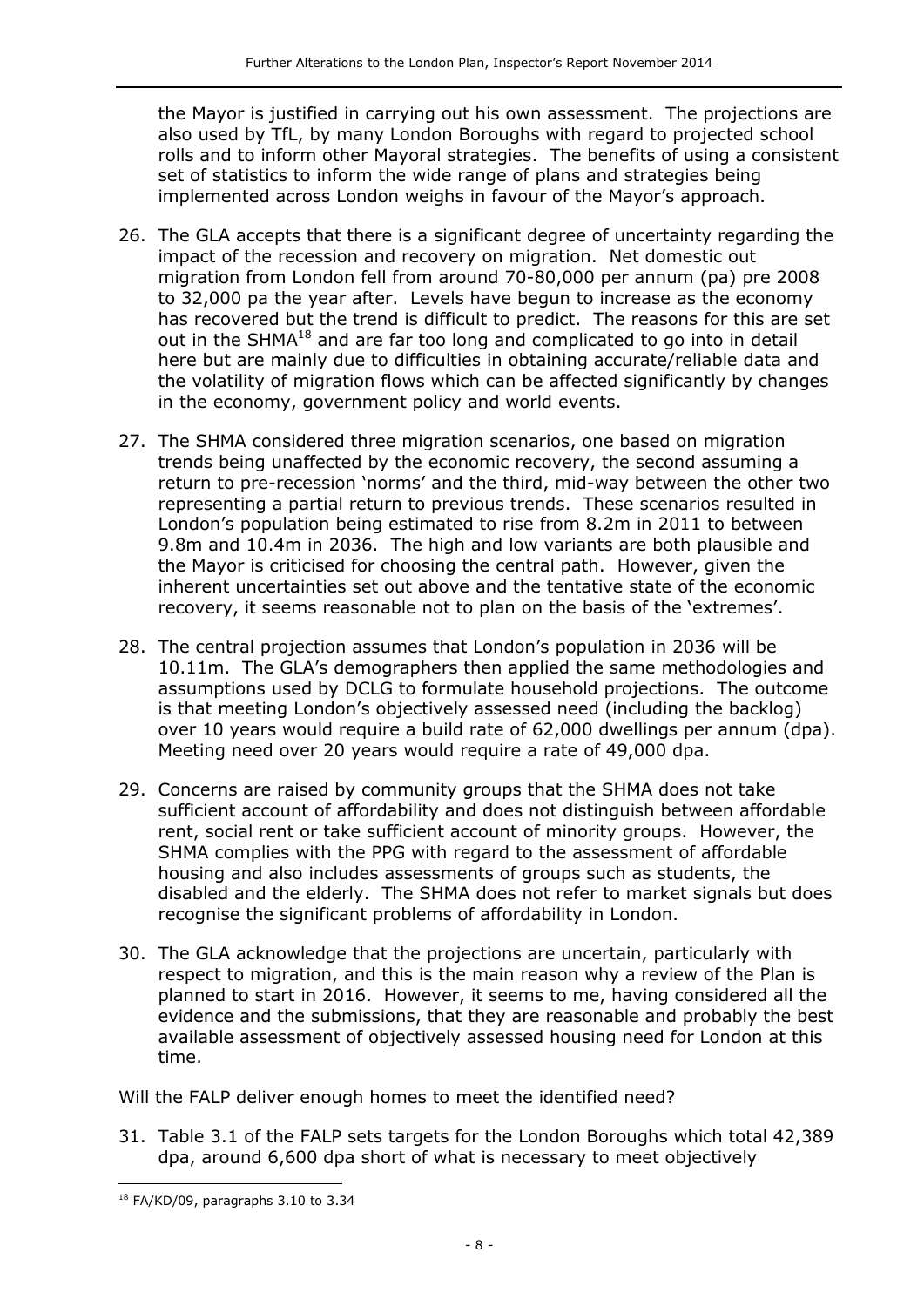assessed need over 20 years. The Mayor expressed confidence at the hearings that; by maximising opportunities in town centres, on surplus Strategic Industrial Land (SIL) and in Opportunity Areas, 49,000 dwellings a year could be granted planning permission but was unwilling to commit to increasing the target.

- 32. Paragraph 3.18 of the FALP warns London Boroughs that for their local plans to be found sound *'they must demonstrate they have sought to boost supply significantly by meeting the full objectively assessed needs for market and affordable housing in the housing market area'*. FSC3.1 and FSC3.3 introduce a requirement for London Boroughs to, amongst other things, meet the target set out in Table 3.1, relate this to their own assessment of need and address any gap between supply and need by seeking to exceed the target. It goes on to state that this should be done by, amongst other things, finding additional sources of supply and through the duty to co-operate.
- 33. The GLA's officers stated at the EiP that they would work with the Boroughs to increase supply and to ensure that local plans are in general conformity with the FALP. However, in order to be in general conformity with Table 3.1, Boroughs need only meet their individual targets. In the absence of any clear guidance as to exactly how and where the additional 6,600 dpa will be found it is difficult to see how a housing target in a local plan would not be in general conformity if it made provision for the figure in Table 3.1 and no more. There is no mechanism in the FALP to indicate how the 6,600 dpa would be apportioned or distributed. Without this I do not see how the Mayor can guarantee the delivery of the additional 6,600 dpa necessary to meet the identified need.
- 34. I say above why I do not consider that London Boroughs should be required to carry out their own assessments of overall need. I consider the SHLAA in more detail below but, for the reasons given, I find that it provides a reasonably accurate picture with regard to capacity. It is not easy to see, therefore, where London Boroughs would find additional sources of supply. Capacity could be increased but I have significant concerns regarding whether higher densities can or should always be sought or achieved $^{19}$ .
- 35. The PPG advises that the degree of co-operation between boroughs will depend on the extent to which strategic issues have already been addressed in the London Plan<sup>20</sup>. Further, given that the minimum targets in Table 3.1 are based on the SHLAA's estimate of capacity in each Borough, it is difficult to see how co-operation between them will increase supply. Table 3.19 of the SHLAA compares the capacity within Boroughs to the 2012 DCLG household projections. In all but 9 Boroughs the projections exceed capacity with a total annual shortfall of 10,200. Outer Boroughs could seek help from their neighbours beyond the GLA boundaries but the FALP is not predicated on such an approach.

<sup>&</sup>lt;sup>19</sup> Higher than the densities set out in the Sustainable Density Quality (SRQ) Density Matrix (London Plan Table 3.2, unchanged by the FALP)

<sup>20</sup> Reference ID: 9-007-20140306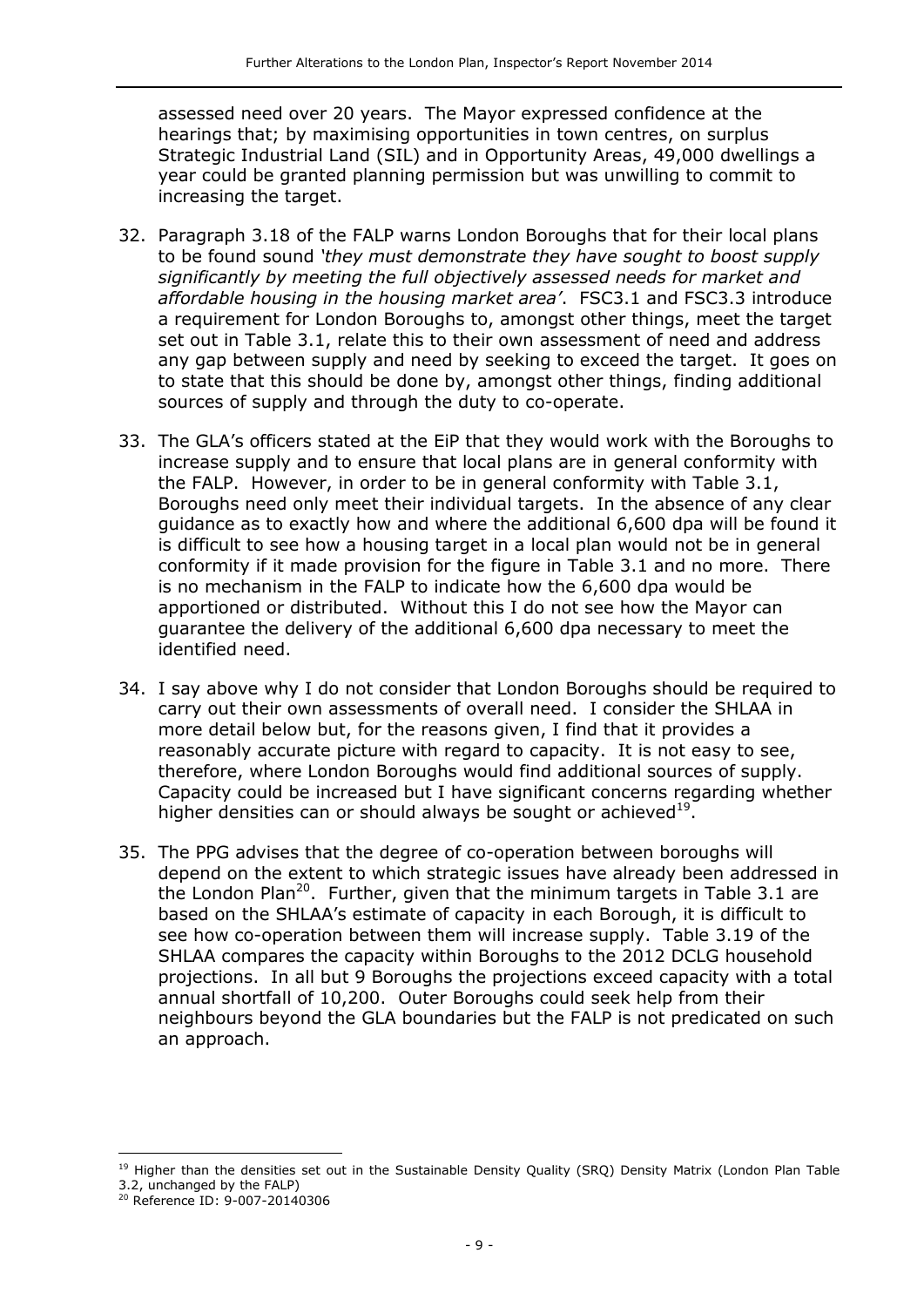The Strategic Housing Land Availability Assessment

- 36. The figures in Table 3.1 derive from the SHLAA. The SHLAA is London wide, it is a huge undertaking and given the number of sites, it would be unrealistic to expect 100% accuracy. Questions are raised with regard to the treatment of small sites and the assumptions made about the delivery and timing of others. The Mayor worked with the London Boroughs and others in the production of the SHLAA and its results are generally supported. It is argued that the estimates for small sites do not take local conservation and character designations into account. However, the estimates are based on the figures for such development over a 10 year period and, unless local designations are new, should have taken their impact on development into account. The 10 year trend also includes the recession and, in the absence of any alternative London wide analysis, I consider the small sites figures in the SHLAA to be a reasonable assessment of capacity. With regard to large sites, I have neither heard nor read anything to lead me to question the Mayor's assertion that the assumed capacity figures are policy compliant $^{21}$  and that the SHLAA incorporates sensitivity testing. Consequently, I consider that the SHLAA provides a reasonable estimate of capacity.
- 37. It is not enough to identify capacity. Delivery is critical to meeting the pressing need for new housing in London and one must consider whether and when these sites will deliver the number of homes envisaged in the SHLAA. The SHLAA identifies sites with planning permission and those allocated in development plans. Although it is reasonable to consider sites with planning permission as commitments, the Mayor's 'Barriers to Housing Delivery – Update' of July 2014<sup>22</sup> looked at sites of 20 dwellings or more and reports that only about half of the total number of dwellings granted planning permission every year are built. This can also be seen in Table 3.20 of the SHLAA which shows average completions between 2004-2012 of 24,694 pa compared to an average of 58,167 dwellings permitted each year.
- 38. The average rate of 24,694 between 2004 and 2012 included the prerecession boom years. The average rate only fell to 23,281 between 2008- 2012 indicating that the recession did not hit the house building industry in London as hard as it did elsewhere (and also indicates that the average prerecession rates can't have been much higher than 24,694). This puts an annual target of 42,000 dpa in context and illustrates that achieving it would represent a significant increase above historical levels.
- 39. The SHLAA includes a sophisticated phasing system which identifies committed, allocated and other high probability sites in phases 2 and 3 (2015 to 2025, Phase 1 being up to 2015). However, most of the sites in the SHLAA are previously developed. Many are occupied by existing uses and/or are contaminated or have other constraints such as multiple ownerships or environmental issues $^{23}$ . It will take time for these obstacles to be overcome (and money). Opportunity Areas provide a large chunk of the capacity but will not be delivered quickly. Further, the new targets in Table 3.1 will also need to be worked through to new allocations in Borough's Local Plans.

 $21$  For example; amenity, open space and social infrastructure requirements, environmental or heritage matters and flood risk.

<sup>22</sup> FA/BD/103

 $23$  FA/KD/10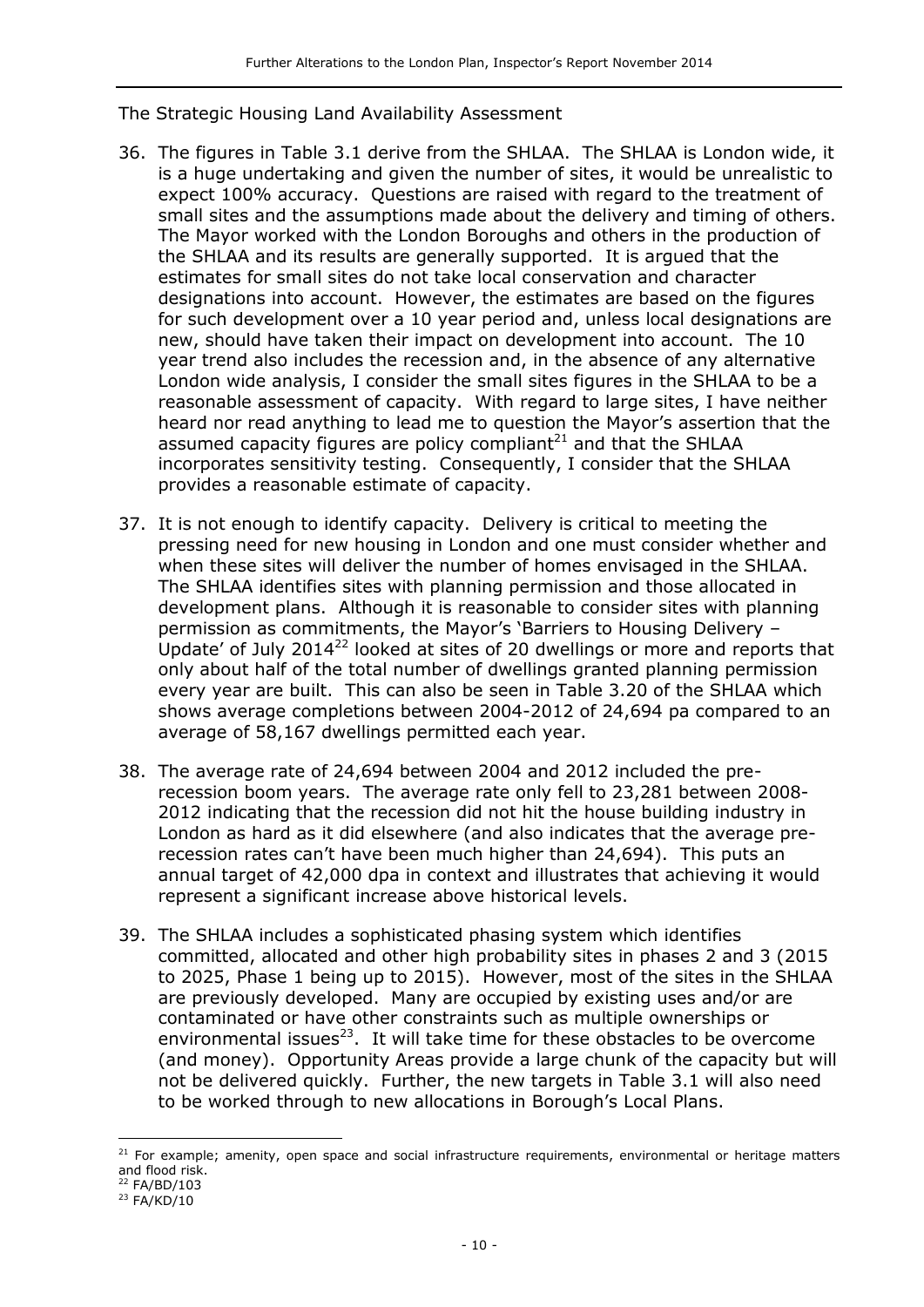- 40. Even if it can be achieved, 49,000 dpa meets objectively assessed needs (and backlog) over 20 years. The PPG states that local planning authorities should aim to deal with any undersupply in 5 years<sup>24</sup>. No build rate figure is given to indicate how many new homes would be needed to address the undersupply in 5 years but, as stated above, the rate would need to be 62,000 dpa to meet London's needs in 10 years. That is the total need to 2025 not just undersupply but it is highly likely that the number of homes required to meet need and the undersupply in 5 years would be greater than 49,000 dpa.
- 41. Reaching 49,000 dpa requires densities to be increased. The Mayor argues that an increase in one PTAL level<sup>25</sup> justifies an increase in assumed density. That may be so but it depends on the infrastructure being put in place to improve accessibility. I heard and have no doubt that TfL are working hard to improve London's transport system but it will not be achieved overnight nor will all areas benefit. The impact on increasing densities on townscapes<sup>26</sup>, existing communities and on social and physical infrastructure also needs to be considered.
- 42. It cannot be assumed, in my view, that it will be appropriate to increase densities over the existing Density Matrix guidelines in all cases. Town centres are accessible locations but each has its own character which new development should respect. Opportunity Areas and large sites have the potential to determine their own character and identity but they should still have regard to their surroundings. Meeting the pressing need for housing in London will require new, innovative and possibly unpopular solutions but care must be taken not to damage its environment such that it becomes an unpleasant place to visit, live and work.

#### Affordable Housing

- 43. The FALP makes few changes to the London Plan's polices relating to affordable housing. The most significant being; increasing the annual target from 13,200 to 17,000 affordable homes per year, changes to the income thresholds and the application of eligibility criteria for intermediate housing and requiring developers to submit appraisals to demonstrate that they are maximising the provision of affordable housing. The definition of affordable housing is not changed and is not a matter for the EiP.
- 44. The Mayor acknowledges that the FALP target falls short of the need for 25,600 affordable dpa identified in the SHMA. There are calls to increase the target and to require developers to accept higher proportions of affordable houses but the target must be realistic and viable and plans must be deliverable<sup>27</sup>. The Viability Assessment which accompanies the SHLAA<sup>28</sup> assumed, amongst other things, that affordable housing would be provided in accordance with existing policy requirements. 17,000 dpa represents about 40% of the 42,389 dpa target set in Table 3.1 which is consistent with the proportion set in the current plan (overall target; 32,210 - affordable housing target; 13,200). The viability assessment is a high level study and there may

 $\overline{a}$ <sup>24</sup> Reference ID: 3-035-20140306

<sup>25</sup> Public Transport Accessibility Level

<sup>&</sup>lt;sup>26</sup> Including the historic environment

<sup>27</sup> NPPF, paragraphs 173 to 177

<sup>28</sup> FA/KD/11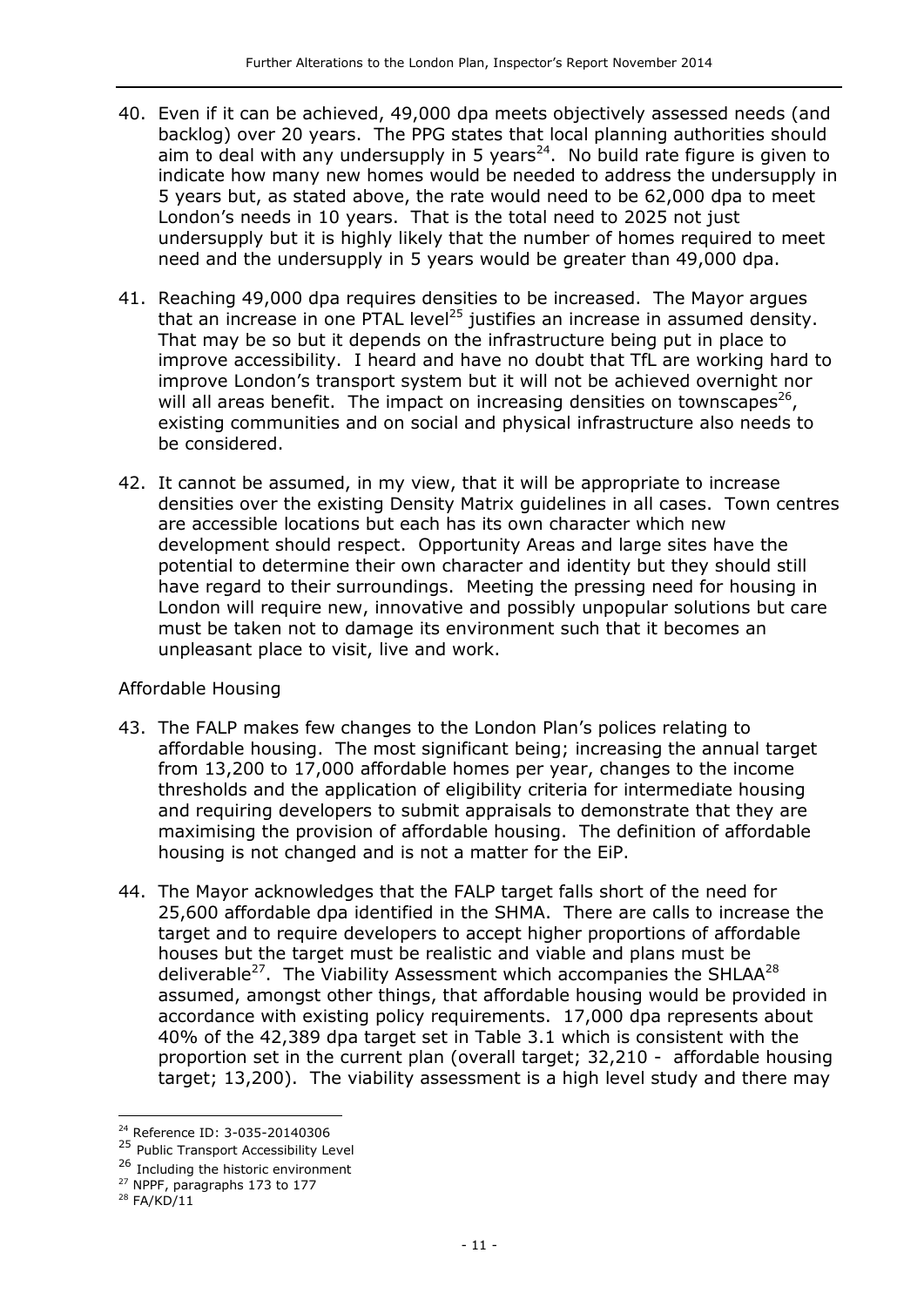be opportunities for achieving more. However, I am satisfied that the assessment demonstrates that the 17,000 dpa target can be achieved without putting the delivery of housing at risk.

- 45. The FALP increases the upper income limit for eligibility for intermediate housing from £64,300 to £66,000 for one and two bed homes and from £77,200 to 80,000 for 3+ beds. In both cases the lower end of the range is unchanged at £18,100. The upper thresholds are set by dividing the lower quartile London house price by 3.5 (a typical mortgage multiplier).
- 46. The Mayor accepted at the EiP that in certain parts of London people earning below the upper threshold could afford housing on the open market. The NPPF defines affordable housing as *'social rented, affordable rented and intermediate housing, provided to eligible households whose needs are not met by the market'<sup>29</sup>*. It goes on to state that; *'Eligibility is determined with regard to local incomes and local house prices'*. The income eligibility thresholds set in the FALP are based on London wide house prices and, although the GLA argue that there are safeguards in place to prevent affordable housing 'tourism', the approach to intermediate housing in the FALP does not accord with national guidance.
- 47. The FALP deletes text which allowed eligibility criteria to be set locally to recognise the individual characteristics of local housing markets. London Boroughs would still be able to set local criteria but I consider that the deleted text provides greater clarity and should be reinstated with the FALP thresholds becoming the default position where local income criteria are not set (**IRC2**). Where local eligibility criteria are set the FALP limits their application to 3 months from the point of initial marketing. Some London Boroughs contend that 3 months is too short but I agree with the Mayor that it is important that homes that can meet a need do not stand empty. Boroughs should, through Section 106 Agreements, be able to require developers to notify them in advance of or agree a date for marketing and ensure that local people are aware. However, I do agree that Boroughs should be able to apply local eligibility criteria at the point of re sale or re let (**IRC2**) 30 .
- 48. The requirement for developers to provide appraisals to demonstrate that schemes maximise the provision of affordable housing is welcomed. I understand the frustrations expressed by many representors but it is not possible to require developers to divulge commercially confidential information.

Housing for the elderly

49. According to 'Assessing Potential Demand for Older Persons Housing in London<sup> $31$ </sup> there is an annual net requirement for 3,900 specialist homes for the elderly (2015 to 2025). The authors used data from the 2011 census to produce individual benchmarks for each London Borough and these are set out in Table A5.1. The table also gives an indication of tenure split.

<sup>&</sup>lt;sup>29</sup> Annex 2: Glossary

<sup>&</sup>lt;sup>30</sup> I asked further questions regarding intermediate housing after the close of the hearings. See FA/EX/77.

 $31$  FA/KD/13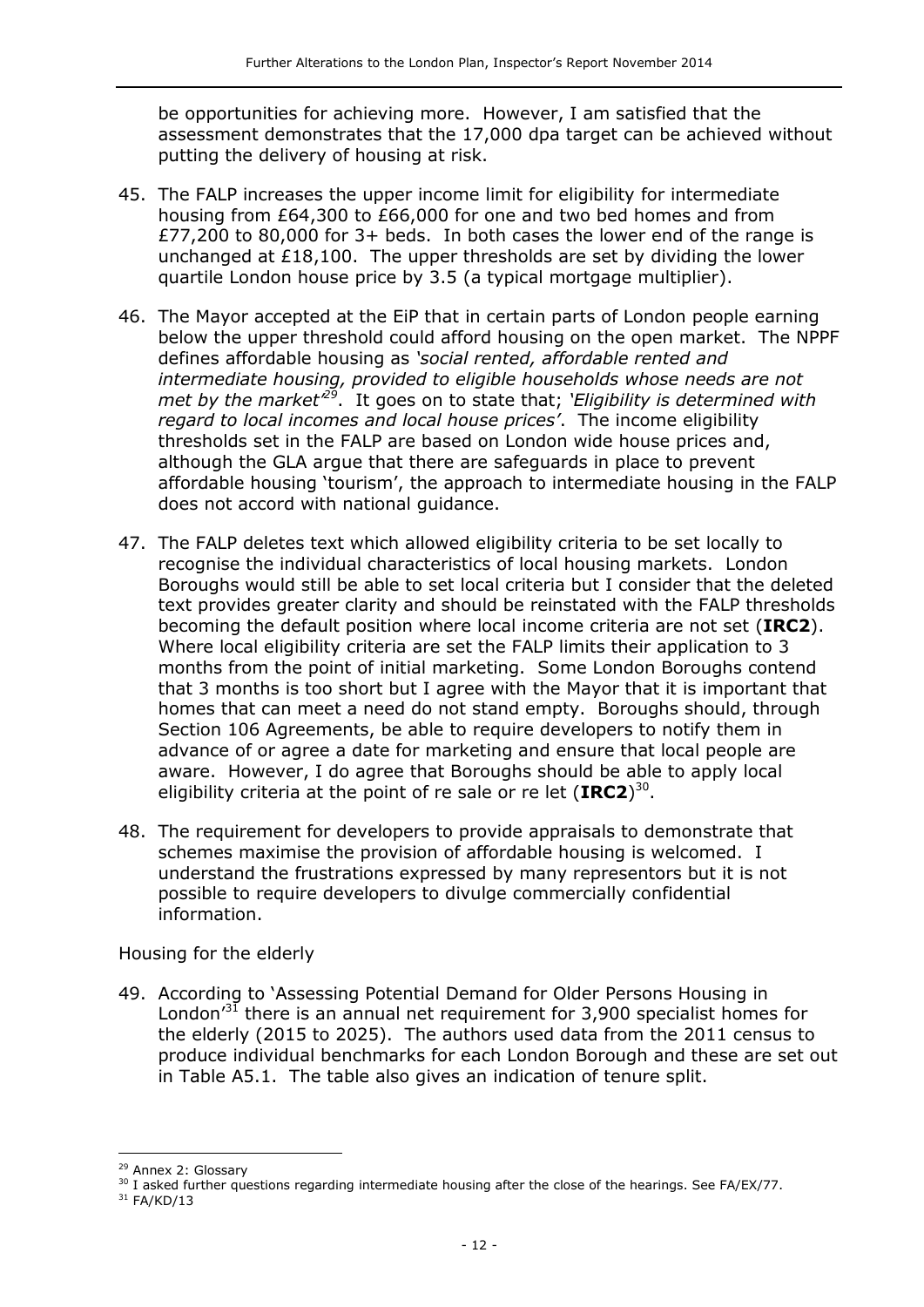50. The data supporting the benchmarks is challenged and I have seen evidence from one London Borough which indicates that the number of care home beds in its area may have been underestimated. However, there can be no doubt that we have an aging population and the Mayor's study reports a lack of new schemes and that a significant amount of the existing affordable rented stock is not fit to house frail older people. Further, the indicative benchmarks in Table 5.1 have been produced to inform the production of local plans and are not targets. The glossary to the FALP includes a definition of specialist housing for older people which should aid Boroughs both in formulating their strategies and in monitoring. It is right, in my view, that the FALP should provide strategic guidance in this regard and require London Boroughs to identify and address the needs of the elderly.

#### Student accommodation

- 51. The Mayor's Academic Forum<sup>32</sup> considered issues including student numbers, types of provision and distribution and made a number of recommendations to be carried forward into the  $FALP<sup>33</sup>$ . Not all the members of the Forum agreed with its recommendations and I heard from some who consider the requirement for between 20,000 to 31,000 (2015 to 2025) bed spaces to be too low. I appreciate that the data used by the Forum is around two years old. However, its recommendations are based on a thorough analysis of past and current student numbers, population projections and an evidence based assumption of the proportion of the student population that would be accommodated in purpose built accommodation<sup>34</sup>. I have seen no equally thorough analysis and am satisfied that the FALP's target is supported by reliable evidence.
- 52. The FALP encourages a dispersal of student accommodation away from the areas of greater concentration in central London. I appreciate the advantages of students living close to their place of learning but student housing has the potential to contribute to the regeneration and diversification of town centres and to the FALP's aim of addressing London's housing needs by increasing densities in town centres. Student accommodation operates differently to normal rented accommodation and securing and providing affordable student housing provides unique challenges. However, I don't doubt there is a need and it is not for the FALP to set out the detailed mechanisms for securing affordable student accommodation.

#### **Other matters**

Housing Standards Review

53. In response to a suggestion from the Secretary of State<sup>35</sup> the Mayor proposes a minor change to the Overview and Introduction chapter of the Plan to indicate that a minor alteration will be made at the appropriate time to align the Plan with the Review<sup>36</sup>.

 $\overline{a}$ 

<sup>&</sup>lt;sup>32</sup> The Forum includes representatives from universities, London Boroughs and providers of student accommodation.  $33$  FA/KD/14

<sup>&</sup>lt;sup>34</sup> For a more detailed explanation of the approach see FA/BD/14 or 01/Session 4, paragraphs 4b1 to 4b20

<sup>&</sup>lt;sup>35</sup> FA/EX/67

<sup>36</sup> FA/EX/65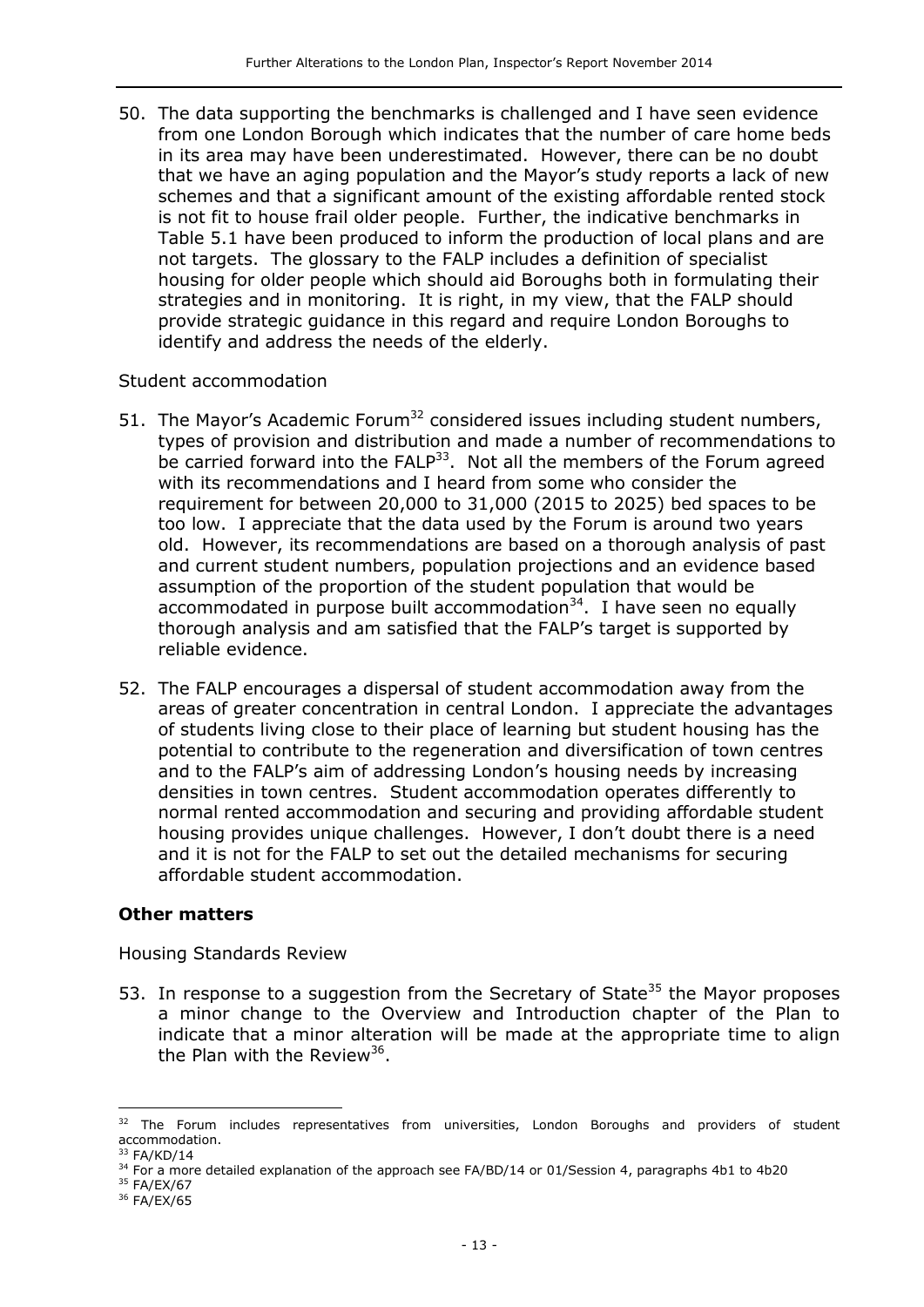#### London's Living Spaces and Places

54. The FALP's housing target and the need to provide the schools, jobs, health services and other infrastructure to support this increase in new homes will put significant stress on London's existing built environment and its communities. The Plan includes policies which seek to protect local character, heritage assets, open spaces and to create attractive lifetime neighbourhoods<sup>37</sup> with the facilities communities need and, in theory, therefore, the FALP includes the tools to ensure that growth is properly managed. However, the Mayor's representative conceded at the EiP hearings that there would be winners and losers. I am concerned that the strategy of accommodating the development necessary for London's growth within its existing built confines<sup>38</sup> will place unacceptable pressures on the city's communities and environment.

#### **Conclusions**

- 55. I am satisfied that the Mayor's population and household projections, SHMA and SHLAA are based on good evidence and robust methodology. The household projections and the SHMA point to the urgent need to address the requirement for new housing in London. The GLA is exploring ways to address the need and through the FALP seeking to provide a solution. In addition to the measures described above the Mayor is seeking to reduce the number of vacant homes and encouraging alternative sources of supply such as self build and the private rented sector which can deliver houses faster than traditional build for sale schemes. This is to be supported as is the focus on regeneration and meeting London's needs through the development of brownfield land. However, the strategy has significant and potentially serious implications for delivery and for existing communities which will have to face the consequences of intensifying development in the existing built up area.
- 56. The targets set in Table 3.1 will not provide sufficient housing to meet objectively assessed need and I am not persuaded that the FALP can ensure that the additional 6,600 dpa will be delivered. Nor do I consider that the Mayor can rely on paragraph 47 of the NPPF or the duty to co-operate to make London Boroughs provide more. It is not enough to grant planning permissions, homes have to be built and the target rate of 42,000 dpa is significantly higher than has been achieved since 2004 and the boom years before the recession.
- 57. The evidence before me strongly suggests that the existing London Plan strategy will not deliver sufficient homes to meet objectively assessed need. The Mayor has committed to a review of the London Plan in 2016 but I do not consider that London can afford to wait until then and recommend that a review commences as soon as the FALP is adopted in 2015 (**IRC3**). In my view, the Mayor needs to explore options beyond the existing philosophy of the London Plan. That may, in the absence of a wider regional strategy to assess the options for growth and to plan and co-ordinate that growth, include engaging local planning authorities beyond the GLA's boundaries in discussions regarding the evolution of our capital city.

<sup>&</sup>lt;sup>37</sup> Including significant changes to Policy 7.15 relating to managing the impact of noise, which subject to the Mayor's proposed changes, I support.

<sup>&</sup>lt;sup>38</sup> FA/EX/08; Deputy Mayor's Opening Address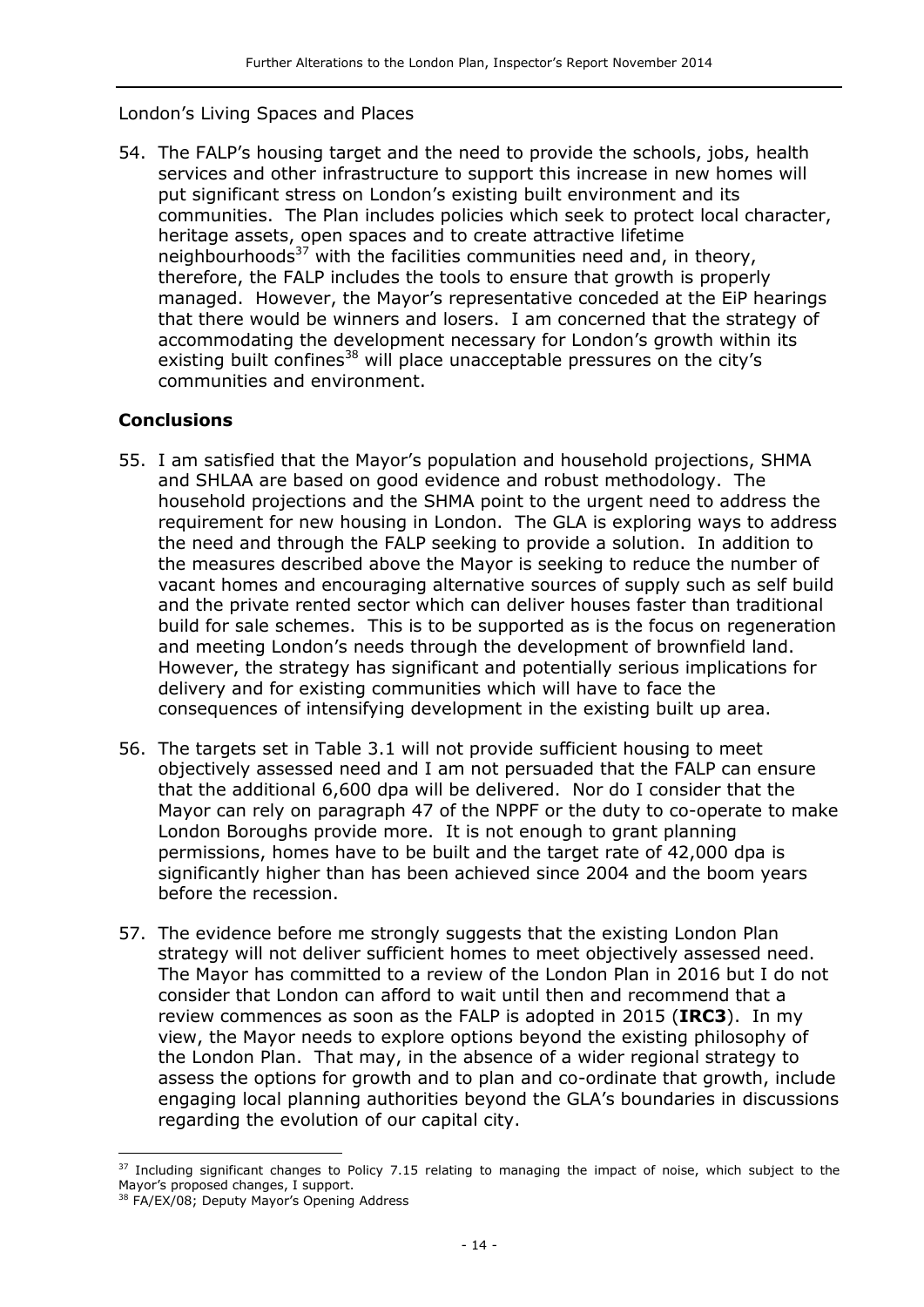58. Non adoption of the FALP would result in the retention of the existing housing targets in the London Plan (32,210 dpa<sup>39</sup>) which are woefully short of what is needed. Despite my reservations, therefore, I consider that, subject to a commitment to an immediate review, the FALP should be adopted as not to do so would perpetuate the existing under delivery by not requiring Boroughs to increase supply.

#### **Issue 4 – Whether the FALP's strategies and policies enable London Boroughs to meet the need for employment in Greater London.**

- 59. The FALP does not set a target for employment but predicts that the number of jobs could increase from 4.9m in 2011 to 5.8m in 2036<sup>40</sup>. Community groups question the assumptions made in arriving at this figure and the reliance on a survey carried out in 2009 (a more recent study relating to offices was published in 2014). The Mayor acknowledges that predicting levels of employment is not easy but, based on historical trend data, is confident that the projected level of growth over the plan period is as accurate as it can be. With regard to the 2014 office study, uncertainties over forecasts for office floor space and density assumptions led the GLA to conclude that it was safer to rely on the long term trends. I have neither heard not seen anything to lead me to doubt the Mayor's assertion that past historical projections have performed reasonably well. Further, The City of London and industry representors support the FALP projection.
- 60. Historic data also captures the interconnections between the different sectors of London's complex economy. I have seen no evidence to show that the FALP ignores small businesses or the contribution they make. I heard complaints that small businesses are being squeezed out but the London Plan encourages and supports diversity, small businesses and local economies and the provision of suitable work spaces in terms of type, size and cost. Representors argue that the Mayor does not have an understanding of micro economies and the benefits arising from small businesses being located close together. However, I have seen nothing to suggest that the projections are not based on data relating to the whole economy. Further, the FALP is a strategic plan. The NPPF requires local planning authorities, in preparing local plans, to demonstrate an understanding of the needs of businesses in their area and I see nothing in the FALP to prevent them from doing this.
- 61. Policy 4.4, which seeks to ensure the provision of a sufficient stock of land and premises is not proposed to be changed but a change to paragraph 4.23 would allow the release of surplus industrial land. This accords with national policy<sup>41</sup> and the need for housing is such that it would be wrong to prevent the re use of industrial land which has no reasonable prospect of being used for employment.
- 62. In response to the loss of small scale offices to higher value residential and the recommendations of the London Office Review Panel, Policy 4.3 is proposed to be altered to enable Boroughs to protect small scale offices within the Central Activities Zone (CAZ). The policy would also require residential development in the CAZ to compensate for the loss of offices by contributing

j 39 Table 3.1; 2011 London Plan

<sup>40</sup> Paragraph 1.24

<sup>41</sup> NPPF, paragraph 22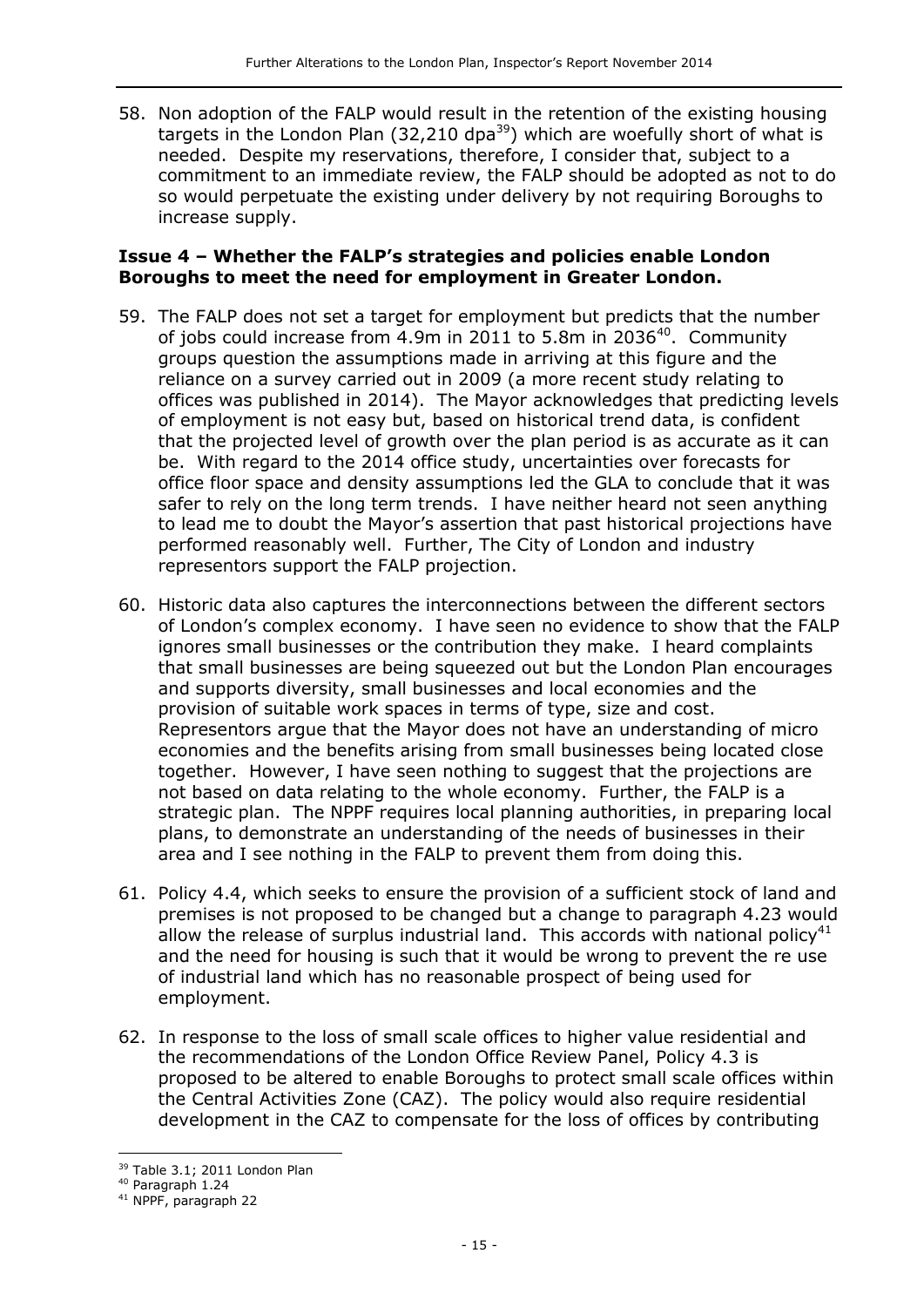to the provision of new offices nearby. Boroughs would only be able to do so through their local plans and where supported by local and strategic demand assessments.

63. The change is resisted and it is argued that, amongst other things, it could require the conversion of a single office to one flat to compensate by providing an office elsewhere in the CAZ. This is likely to prove difficult, if not impossible, for the owners with a single property or building. However, research commissioned by the City of London indicates that a pool of smaller, not highly specified and lower cost offices is vital to its economy. Without protection this important resource could be lost and I consider the changes to Policy 4.3 to be justified.

#### **Conclusions**

64. Subject to the changes proposed by the Mayor, I conclude that the FALP's strategies and policies will enable London Boroughs to meet the need for employment in Greater London.

#### **Issue 5 – Whether the FALP's strategies and policies will enable London Boroughs to meet the need for retail development in Greater London.**

- 65. National guidance states that planning policies should promote competitive town centre environments and set out policies for the management and growth of centres<sup>42</sup>. The NPPF also requires plan makers to use their evidence base to assess the need for retail floorspace over the plan period<sup>43</sup>. The FALP identifies a need for between 0.9 net to 2.2 million gross<sup>44</sup> m<sup>2</sup> of comparison goods retail floorspace by 2036 (0.4 net to 1.6 million gross m² if schemes in the pipeline are taken into account). Targets for convenience shopping are left to be determined at Borough level where local data and knowledge is more critical.
- 66. The above figures come from the Consumer Expenditure and Comparison Goods Floorspace Need in London study of October 2013 $45$ . The study uses accepted methodology and is fine-tuned with London's particular characteristics in mind (e.g. greater use of public transport than other parts of the country). As with housing and employment projections this is not an exact science. For example, the Mayor acknowledges that not all existing vacant retail space will meet modern requirements and such space may not always be in the right place. Consequently, the net figures may be too low. However, the study's findings are generally accepted by representors from the industry. I have seen no better evidence nor have I good reason to disagree with the Mayor's conclusion that the need for comparison goods floorspace will fall within the range identified in the FALP.
- 67. The level of growth is not as high as that predicted by a study undertaken in 2009 which informed the 2011 London Plan. This is partly down to the recession and to changes in consumer behaviour including the increase in on

 $\overline{a}$ 

<sup>42</sup> Paragraph 23

<sup>43</sup> Paragraph 161

<sup>&</sup>lt;sup>44</sup> The net figures assume that all existing vacant floorspace is used up, the gross figure is in addition to the stock of existing vacant floorspace.

 $45$  FA/KD/15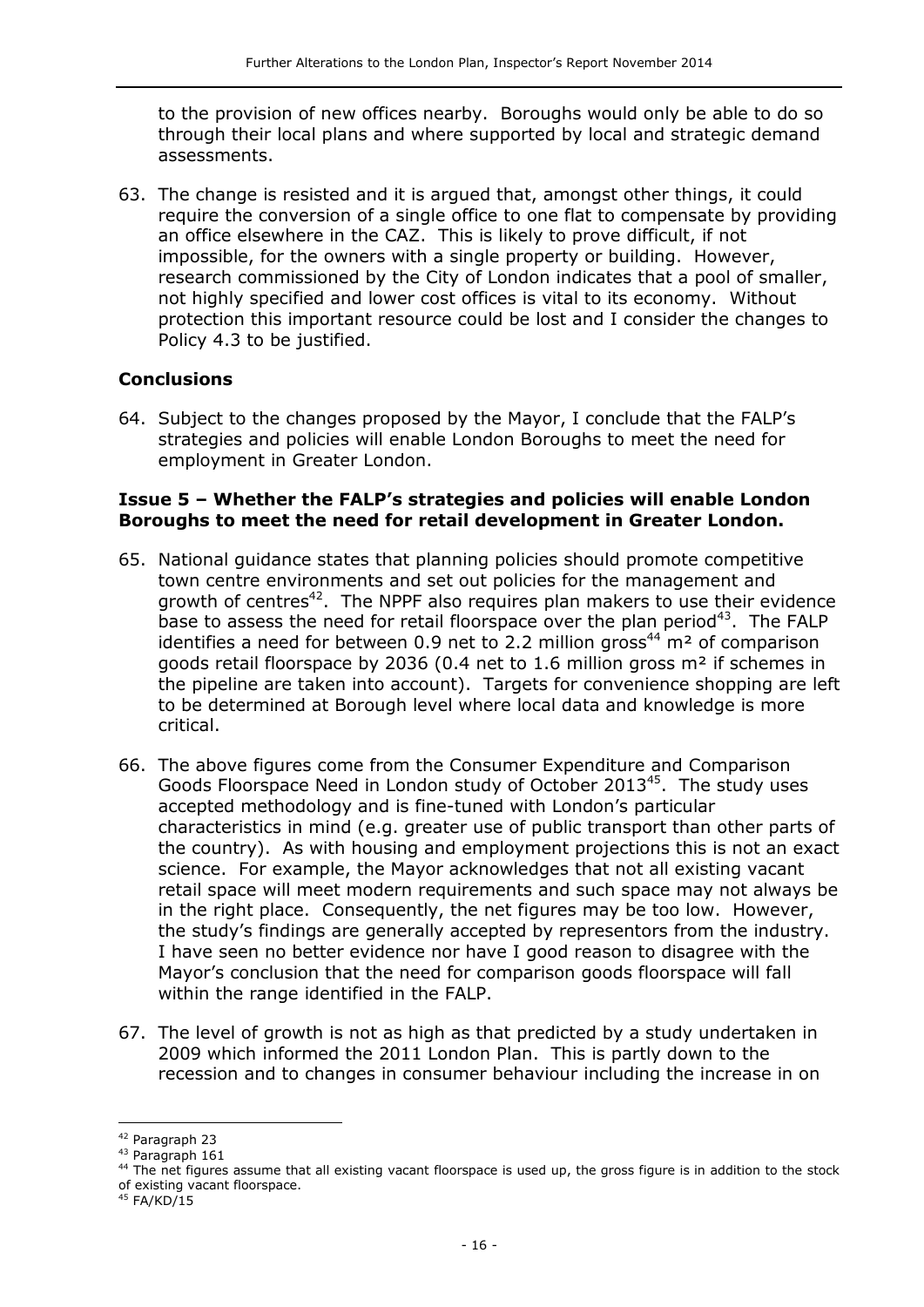line retailing. The Outer London Commission Third Report<sup>46</sup> (July 2014) found that whilst weaker Major and many District centres may struggle as a result of the expansion in shopping on line, International and stronger Metropolitan and Major centres are most likely to be able to attract continued investment.

- 68. Whilst this is disputed there can be little doubt that the internet has changed how we shop and that some town centres have suffered as a result. Policy 2.15 is proposed to be altered to encourage Boroughs to ensure that changes in consumer behaviour are taken into account and to manage and minimise any detrimental impacts. That may involve restructuring and the introduction of new, non-retail such as residential, which as well as meeting housing need is likely to improve footfall. I see nothing in these changes to encourage decline nor anything which seeks to marginalise smaller, independent retailers.
- 69. Policy 2.15Dc3 and Policy 4.8B(c & g) recognise the benefits of clusters of uses, the importance of local shops and services and encourage the re use of surplus commercial floorspace to meet the needs of communities. Policy 4.9, which is not proposed to be changed, encourages decision makers to secure affordable shop units for independent traders in large retail schemes. The strengthening of paragraph 4.48A with respect to the retention of public houses was welcomed by most participants at the  $EIP^{47}$ .

Retail centre classifications

- 70. Town centres are classified in Table A2.1 according to their existing role and function<sup>48</sup>. The review of classifications for the FALP was informed by the Consumer Expenditure study referred to above, the 2013 London Town Centre Health Check<sup>49</sup> and the 2012 London Office Policy Review<sup>50</sup> and is based on 9 core indicators which include, amongst other things, scale, function and accessibility.
- 71. It is the GLA's principle not to classify or reclassify a centre until it has proven that it is operating at the required level. The Mayor has considered evidence submitted in response to the FALP consultation and agreed to change the classification of some centres. I consider that an evidence based approach is justified and to classify a centre, as say a District centre, before it has demonstrated that it has the required characteristics would not be sound. Consequently, I do not agree that the Earls Court and West Kensington Opportunity Area should be classified as a District Centre. Further, whilst the Mayor acknowledges that Canary Wharf has some public service functions, I have neither read nor heard anything to question his view that they are not sufficient to warrant promotion to a Metropolitan centre.
- 72. Policy 4.2 sets out the Plan's approach to provision of offices and Table A2.1 lists those centres considered suitable for speculative office development (A) and those where, although some office use could be promoted as part of

 $\overline{a}$ <sup>46</sup> FA/BD/04

<sup>&</sup>lt;sup>47</sup> Suggested change 4.5

<sup>48</sup> International, Metropolitan, Major, District, CAZ Frontage

<sup>49</sup> FA/KD/16, 16a & 16B

<sup>50</sup> FA/KD/17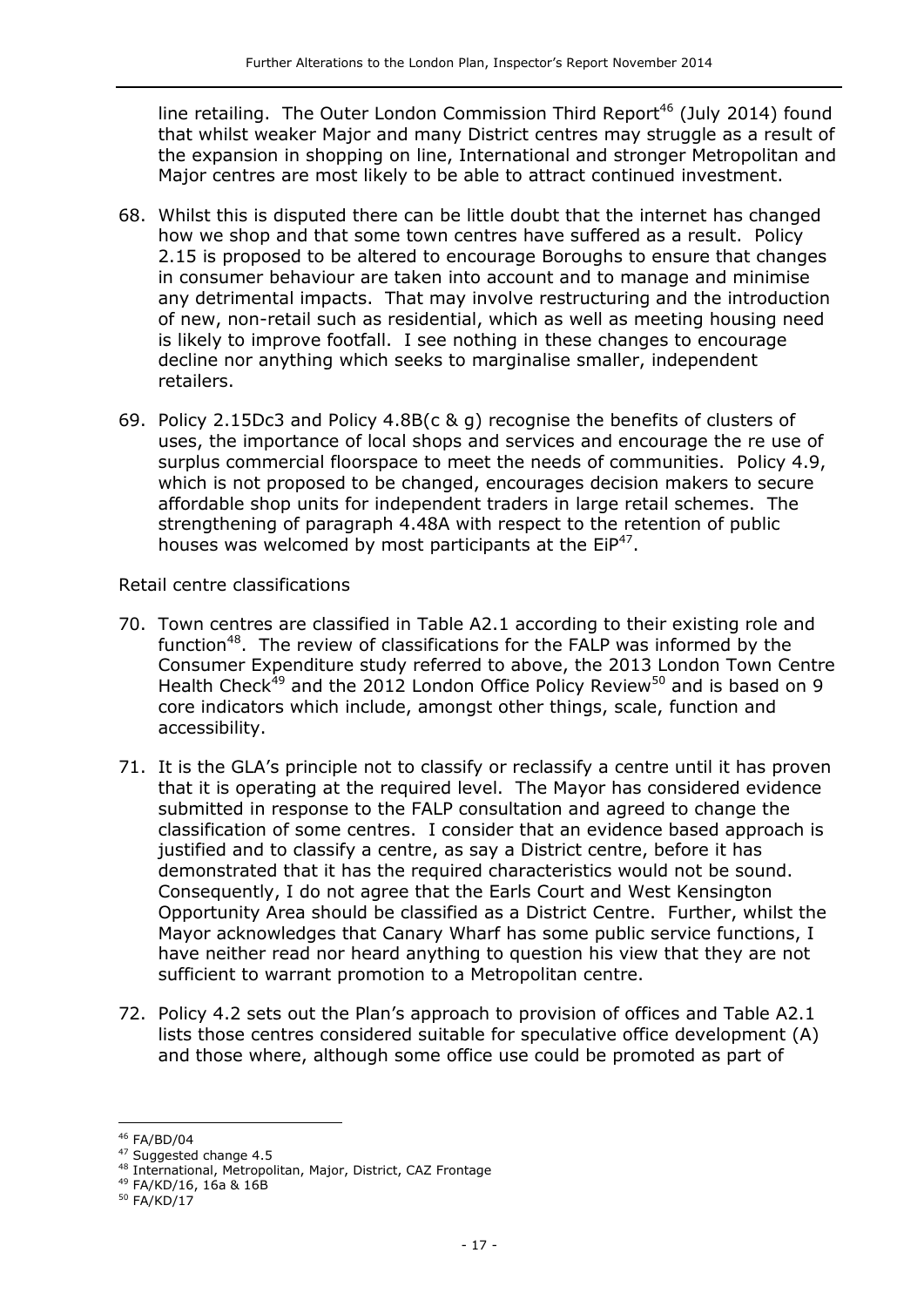mixed use schemes, a loss of overall office stock may be acceptable  $(B)^{51}$ . The London Boroughs of Bromley and Kingston upon Thames are unhappy with the demotion of their centres but the decision to do so is supported by the London Town Centre Health Check and the 2012 London Office Policy Review. The change in designation does not preclude either Borough from permitting schemes for office development in their town centres.

#### **Conclusions**

73. Subject to the changes proposed by the Mayor, I conclude that the FALP's strategies and policies will enable London Boroughs to meet the need for retail development in Greater London.

#### **Issue 6 – Whether the FALP's aim of achieving waste self-sufficiency for London by 2026 is realistic.**

- 74. The policies relating to waste were subject to a host of suggested changes following the FALP consultation and further suggested changes during the hearings. The majority of suggested changes relate to the use of terminology and are welcomed by the Environment Agency and most other participants.
- 75. The FALP changes Policy 5.16 by, amongst other things, bringing forward the date by which all of London's waste would be managed within London from 2031 to 2026. It also brings forward the aim of not sending biodegradable or recyclable waste to landfill from 2031 to 2026. The targets have been brought forward in an attempt to speed up waste planning in London and to encourage the adoption of waste plans. The drive to self-sufficiency is welcomed, particularly by waste planning authorities outside London, but concerns are raised regarding whether the FALP does enough to meet these targets.
- 76. Before I consider that question, the evidence relating to the existing and projected levels of waste arisings is challenged. It is argued that the data is flawed as, amongst other things, it does not take account of waste disposed of at scrap yards (cars, white goods) and I am urged to commit the Mayor to a comprehensive analysis to inform the wholesale review of the Plan. That is not for me to determine but for the purposes of the FALP, the Mayor has commissioned an independent review which considers the GLA's approach to forecasting waste arisings<sup>52</sup>. The authors point to some uncertainties, including the impact of an increasing population on previously falling levels of household waste and the impact of employment growth on construction and industrial waste but generally conclude that the GLA's approach is valid.
- 77. FSC5.3 makes it clear that the apportionment figures set for Boroughs are not maxima and that they should identify suitable additional sites for managing waste where practicable. The mechanisms for achieving the targets set in Policy 5.16A are outlined in part B of the same policy and are not proposed to be changed. These include targets for recycling/composting and re use of construction, excavation and demolition waste to be met by 2015 and 2020. It is for London's Boroughs/Waste Planning Authorities to develop these aims

<sup>&</sup>lt;sup>51</sup> There is an additional CAZ designation for the West End and Knightsbridge. Not all centres are designated A or B. All International and Metropolitan centres and most Major centres are designated; the majority of District centres are not designated.

<sup>52</sup> FA/KD/31, 32 & 33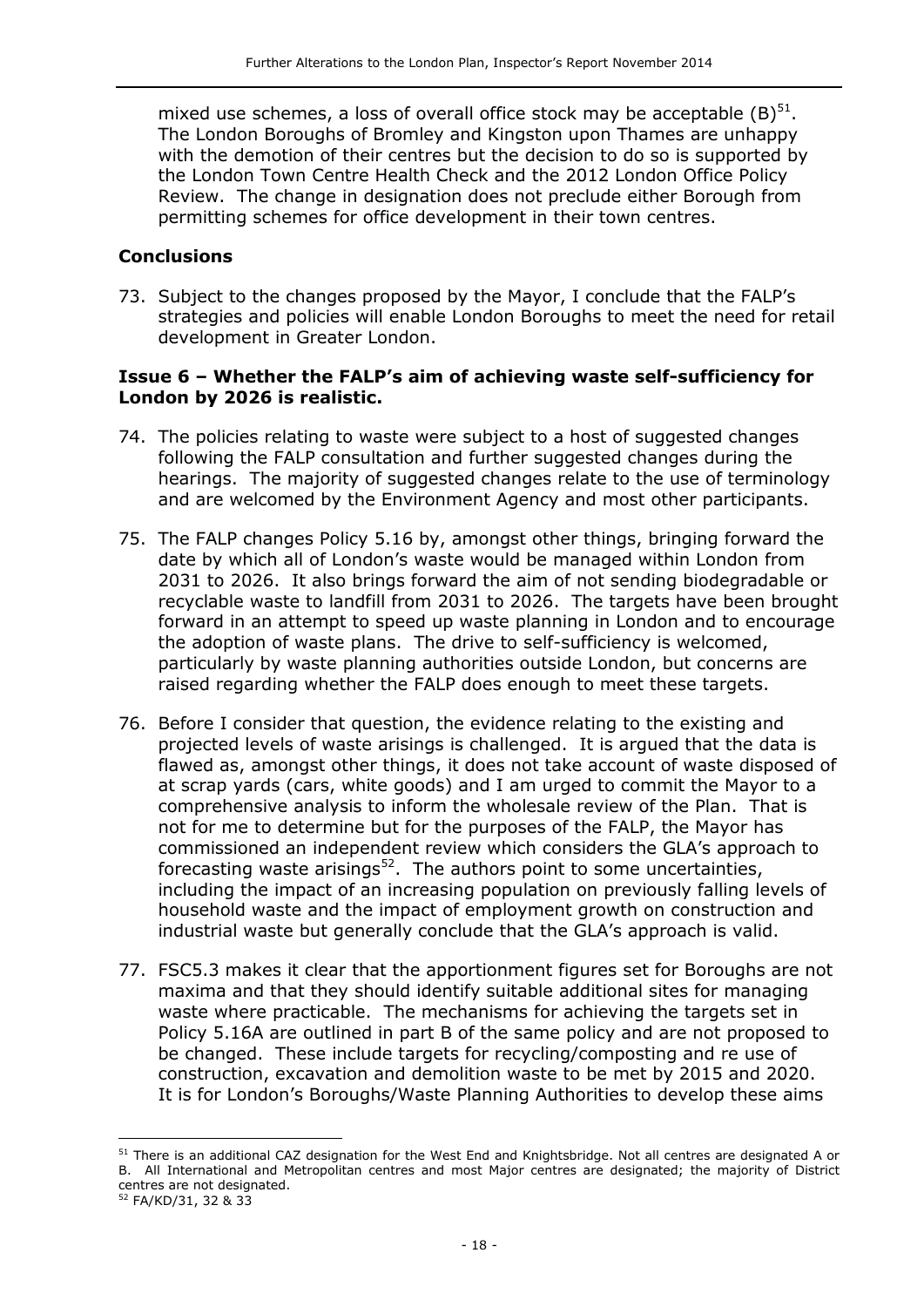at the local level and, given the lack of progress, I consider the pressure that will be brought to bear by bringing forward the target to be justified.

- 78. I heard that the methodology for apportioning waste is the same as that used and found sound in previous London Plan examinations and the figures in Tables 5.2 and 5.3 reflect the latest data. I have some sympathy with those Boroughs which may, because of the designation of a Mayoral Development Corporation (MDC), lose their planning functions in parts of their areas. It cannot be right, in my view, that in such cases, the responsibility for meeting the apportionment should fall wholly on the Borough. **IRC4** proposes the insertion of text into paragraph 5.80 to the effect that the Borough and MDC/s share the responsibility for meeting the apportionment figure for the Borough.
- 79. The approach to waste in the London Plan and FALP was guided by Planning Policy Statement 10: Planning for Sustainable Waste Management (PPS10). That guidance was replaced in October 2014 by an update to the PPG. I sought the Mayor's view on the implications of the differences between PPS10 and the PPG for the FALP<sup>53</sup>. It is the Mayor's view, and I agree, that the FALP generally complies with the thrust of the PPG and that any deviation from the PPG is not so significant that it cannot wait for the full review of the Plan.

Carbon intensity floor

- 80. The carbon intensity floor is a standard set for the greenhouse gas performance of technologies which generate electricity from non-recyclable waste. The Municipal Waste Management Strategy<sup>54</sup> tested the performance of four residual municipal waste treatment scenarios against the carbon intensity floor using London borough waste data taken from 2009/10. It showed that by sending their municipal residual waste to incineration or gasification plants operating in combined heat and power mode they would comfortably meet the carbon intensity floor level. This supports the argument that the target could be higher but nothing is submitted to show that a more stringent target would not render development unviable. The Mayor has committed to revisiting the requirement in the full review of the Plan (FSC5.4).
- 81. The FALP makes provision for situations where a user for the heat generated by a waste to energy plant may not be immediately available. The FALP does this by setting out number of demonstrable steps designed to facilitate the use of heat or to make the plant more efficient<sup>55</sup>.

#### Other matters

82. In my view, it is for the Borough's to consider the implications of locating sensitive uses next to waste management facilities and the ability of those facilities to continue to work effectively. I don't doubt that speculative industrial development may not be best suited for waste management but there is nothing in FALP to prevent the development of suitable buildings.

j <sup>53</sup> FA/EX/78

<sup>54</sup> FA/BD/40

<sup>55</sup> Paragraph 5.85B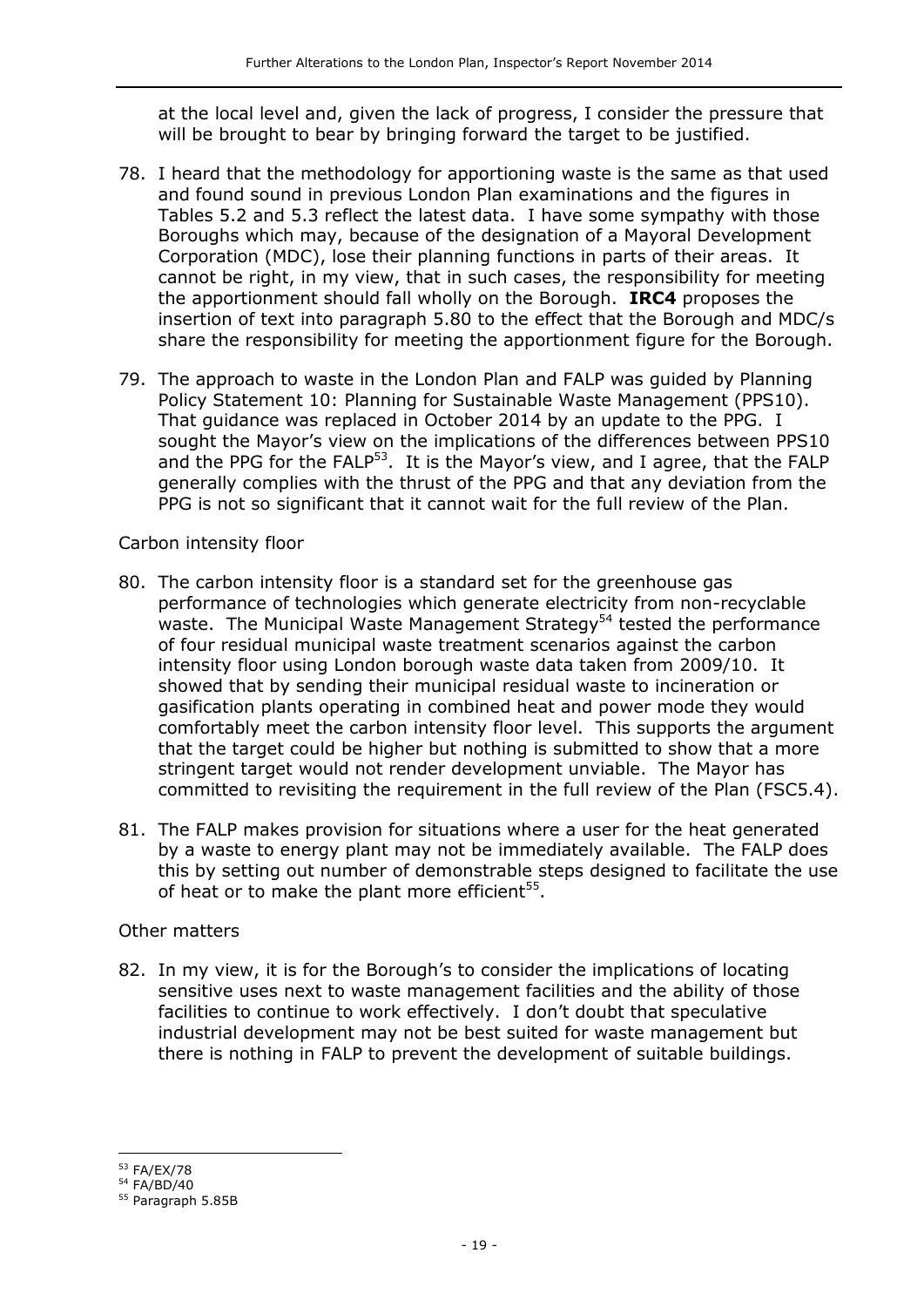#### **Conclusions**

83. I concluded earlier in this report that, in my view, the Mayor has not met the duty to co-operate with regard to engaging on strategic waste issues with bodies outside London. I also consider that, unlike with development plan documents, this failure is not fatal. In my view, two factors outweigh the failure to meet the duty; (i) bringing forward the date by which London's waste would be managed within London and the date by which no biodegradable or recyclable waste will be sent to landfill will lessen the overall burden on waste management facilities outside London and (ii) the serious adverse impact of not increasing housing delivery targets.

#### **Issue 7 – Whether the FALP's strategies and policies will enable the Mayor, London Boroughs and others to deliver the infrastructure necessary to support the level growth envisaged in the Plan.**

#### **Implementation**

84. As indicated above the SHLAA is supported by a viability assessment which concludes that some form of development will be viable in almost all London Boroughs. The London Plan contains a range of polices designed to facilitate the provision of physical and social infrastructure. Achieving and supporting a significant increase in housing will require a co-ordinated effort and Policy 8.1C commits the Mayor to working with Boroughs and service and infrastructure providers. Policy 8.1B states that the Mayor will consider promoting the establishment of new MDCs and other vehicles to drive and facilitate development. Community groups express disquiet with regard to MDCs but the FALP requires the Mayor to work with Boroughs and communities. The Mayor is developing a long term infrastructure plan, setting out London's infrastructure needs to  $2050^{56}$ . The final version is expected in early 2015 and will inform the full review of the London Plan.

#### Opportunity Areas

- 85. Opportunity Areas (OA) are designed to drive regeneration and are an established feature in the London Plan. The FALP introduces some new OAs and proposes changes to others. Concerns regarding the impact of the levels of development proposed on the character of existing areas and local infrastructure are understandable but I have seen nothing to persuade me that high density inevitably means high rise.
- 86. The FALP includes a brief description of the type and amount of development proposed in each OA and some guiding ideas/principles. Considerably more work and detail will be required which will need to be carried out as a master planning or similar exercise (at least one is subject to an Area Action Plan). This will provide the opportunity for communities to engage and influence how these areas will be developed. I see no need, therefore, to recommend any changes to any of the OAs.
- 87. The Mayor accepted the suggestion made at the EiP that text should be added to the FALP to enable other OAs to be brought forward should appropriate

j <sup>56</sup> FA/BD/91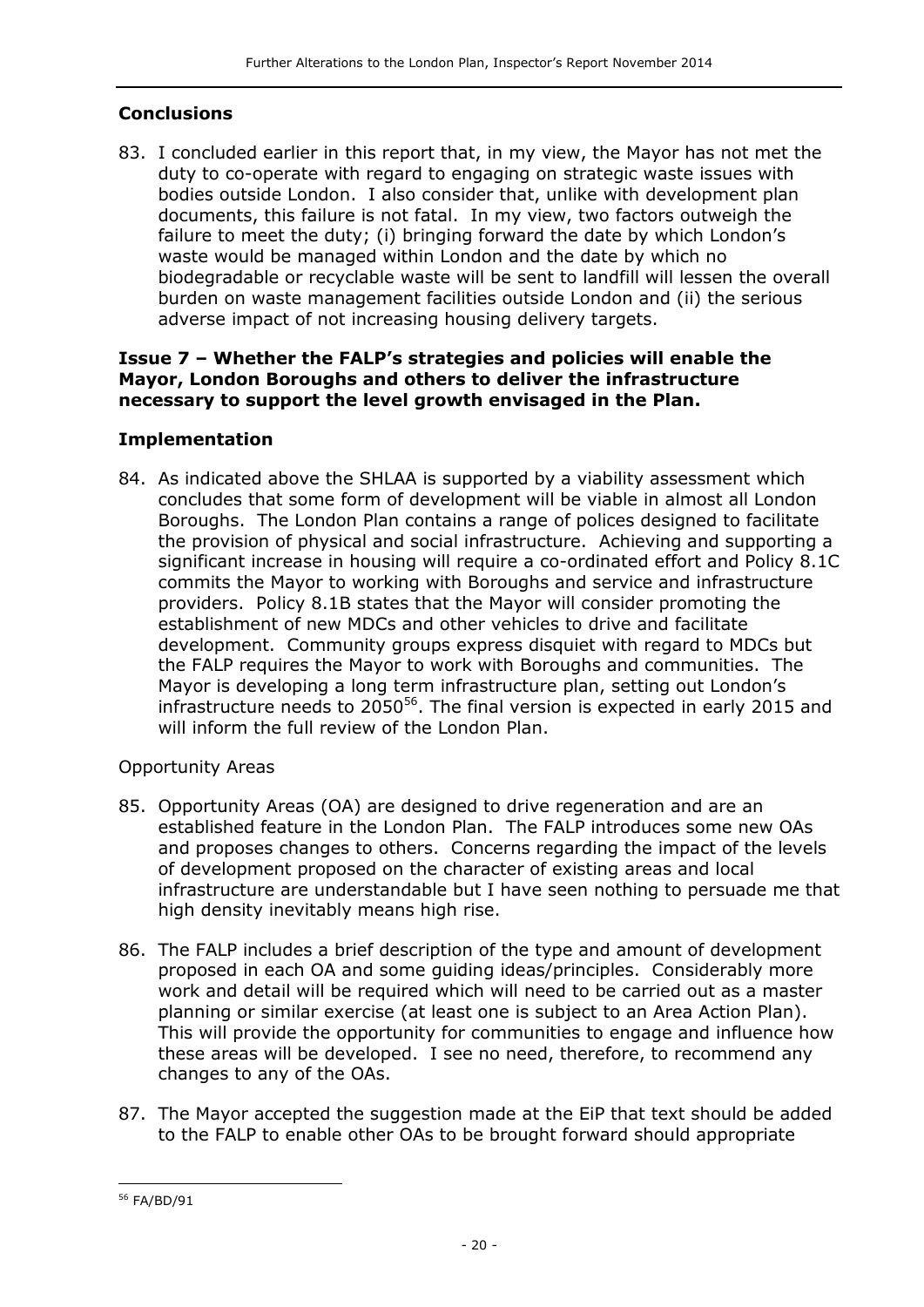areas be identified<sup>57</sup>. Given the extent of change usually envisaged, I do not consider it likely that altering the London Plan to include a new OA could be considered so minor as to not warrant consultation. Consequently, I do not share representors' fears that new OAs could be designated without informing or engaging local communities.

#### **Transport**

88. The FALP envisages that the projected growth in population and employment will lead to an increase from 25 to about 30 million trips per day by 2031 $^{58}$ . The strategy of minimising growth in travel and ensuring that it occurs in a sustainable way set out in the adopted London Plan is not changed by the FALP. The FALP updates the list of indicative transport schemes at Table 6.1 and the Mayor suggested changes and agreed to further suggested changes following consultation and discussion at the EiP. The FALP also strengthens the Mayor's aim to maximise the use of the Thames<sup>59</sup> and introduces new text relating to Crossrail 2 and HS2. There were requests at the EiP for additional Crossrail 2 stations but there is insufficient evidence before me to reach a conclusion and, in any event, I do not consider this EiP to be the appropriate place for such decisions.

#### Cycling and walking

- 89. In addition to improvements to public transport the FALP seeks to encourage Londoners to cycle and walk. Policy 6.9 commits the Mayor to, amongst other things, implement a network of safe and integrated cycle networks across London, cycle superhighways and to create 'mini Hollands' in up to 4 town centres<sup>60</sup>. Funding has been identified in the TfL Business Plan (£900m) and from other sources $61$ . Policy 6.10 requires London Boroughs to use their plans to complete the Walk London Network and to ensure that new development does not have an adverse impact on pedestrian amenity $62$ . The changes are generally welcomed and the Mayor agreed to further suggested changes which clarify and improve the plan. Some representors would like the FALP to go further but it is a step/pedal in the right direction and there would be an opportunity to develop matters through the full review of the Plan.
- 90. The cycle parking requirements in the FALP were informed by a review of parking standards both at home and abroad, assessment of demand and an analysis of trends in cycling<sup>63</sup>. Some representors consider the requirements to be high but the Mayor points to evidence of latent demand (not disputed) and the difficulties of retro fitting cycle parking. The provision of parking is a key element of making cycling a viable alternative to public transport and the car. I consider that the evidence before the EiP supports the cycle parking standards in the FALP (including the further suggested changes in relation to residential development).

Car Parking

j <sup>57</sup> FSCA.4

<sup>58</sup> Paragraph 6.9

<sup>59</sup> Paragraphs 7.73 & 7.104

<sup>60</sup> In outer London Boroughs

 $61$  01/Session 8, paragraphs 8b1 to 6

 $62$  Matters such as safety, attractiveness, convenience, information and accessibility.

<sup>63</sup> 01/Session 8, paragraph 8c5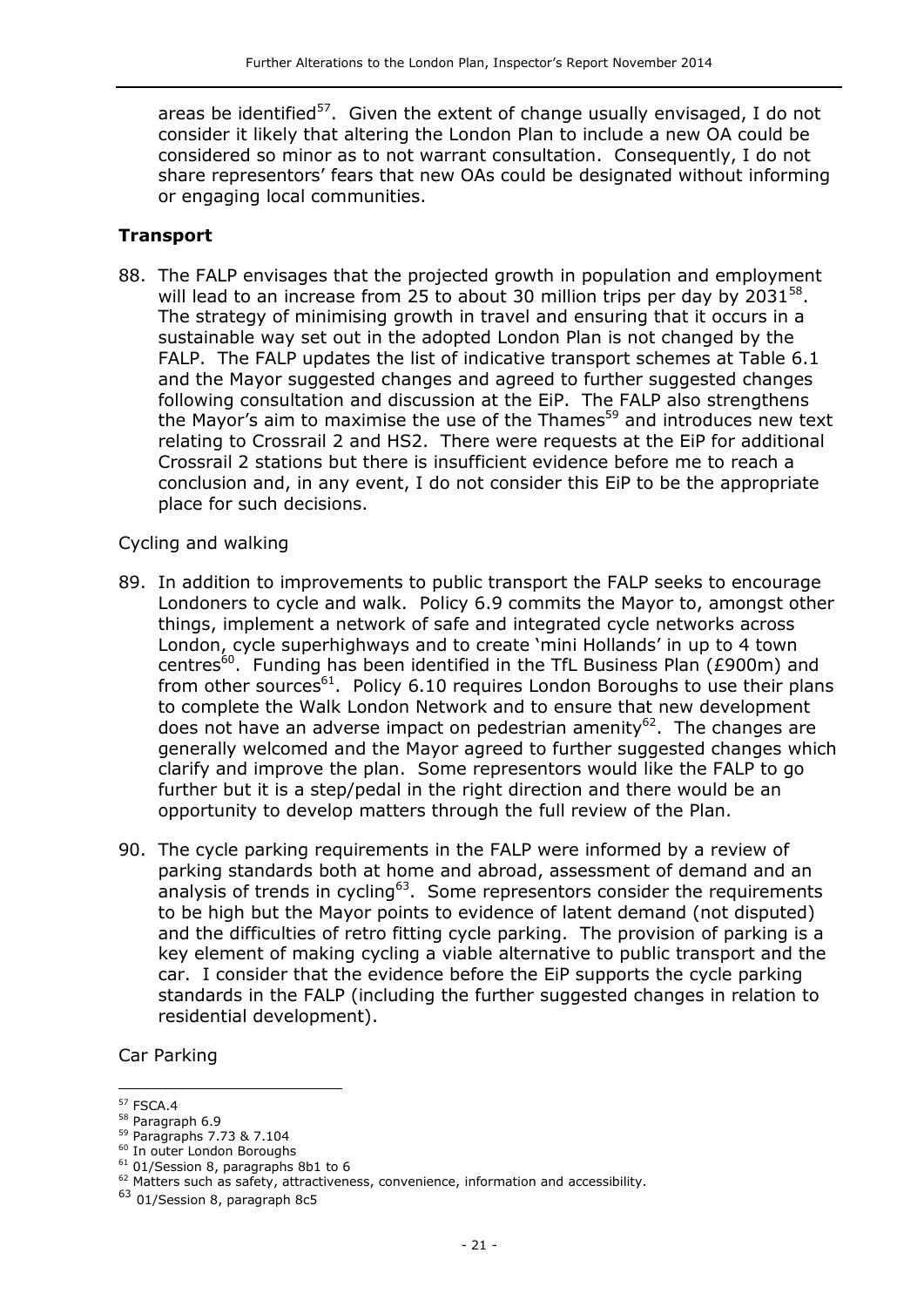- 91. The London Plan sets out maximum car parking standards and although some changes are proposed this principle is not changed by the FALP. The PPG, in recognition that limiting parking has led to problems, seeks to ensure that parking provision is not reduced below a level that could be considered reasonable<sup>64</sup>. The NPPF acknowledges that different policies and measures will be appropriate depending on the characteristics of an area<sup>65</sup>. In London space is at a premium and a good range of travel options will often provide a viable and probably better alternative than the car. A representor at the EiP made a very good point that requiring/relaxing the restraints on the provision of car parking spaces, particularly in inner London, would constrain the ability to maximise the delivery of much needed housing and increase its cost in an already expensive market.
- 92. I consider that the Mayor's encouragement to a restraint based approach to parking provision in inner London and other locations which benefit from good access to public transport to be justified (FSC 6.15). The further alterations Policy 6.13(E)(d) and paragraph 6.45 recognise the need for flexibility in town centres and will allow London Boroughs to tailor standards to their areas as appropriate. Consequently, I find that the FALP is flexible and strikes an appropriate balance.

### **Other infrastructure**

Energy

- 93. Policy 5.4A commits the Mayor to work with energy companies, London Boroughs, the Government and others to promote strategic investment in electricity and gas infrastructure to accommodate the growth anticipated in the Plan. Some Boroughs are unhappy with the requirement in the policy that they should work with the industry to establish the gas and electricity infrastructure needs arising from their plans. However, the NPPF requires local planning authorities to work with providers to assess the capacity of infrastructure (including energy) and address barriers to investment (and, consequently, delivery)<sup>66</sup>.
- 94. The Mayor has set up the London Electricity High Level Working Group<sup>67</sup> which includes representatives from the public and private sector. Success cannot be guaranteed but I am satisfied that the FALP provides strategic guidance and support for the provision of energy infrastructure.
- 95. Demand side management measures control the amount of energy used and help reduce carbon dioxide emissions by enabling electrical equipment to be operated at a lower capacity or turned off when it's not needed. I have considered the argument that the FALP should go further than encouraging the use of such measures<sup>68</sup>. However, I am persuaded by the evidence submitted by the Mayor which indicates that there is insufficient knowledge to make it compulsory or set a threshold at this time. The Mayor is hoping that these measures will feature more strongly in future iterations of the Plan.

-

<sup>64</sup> Reference ID: 42-008-20140306

<sup>65</sup> Paragraph 29

<sup>&</sup>lt;sup>66</sup> Paragraphs 21 and 162

 $67$  FA/BD/118

<sup>68</sup> Paragraph 5.22a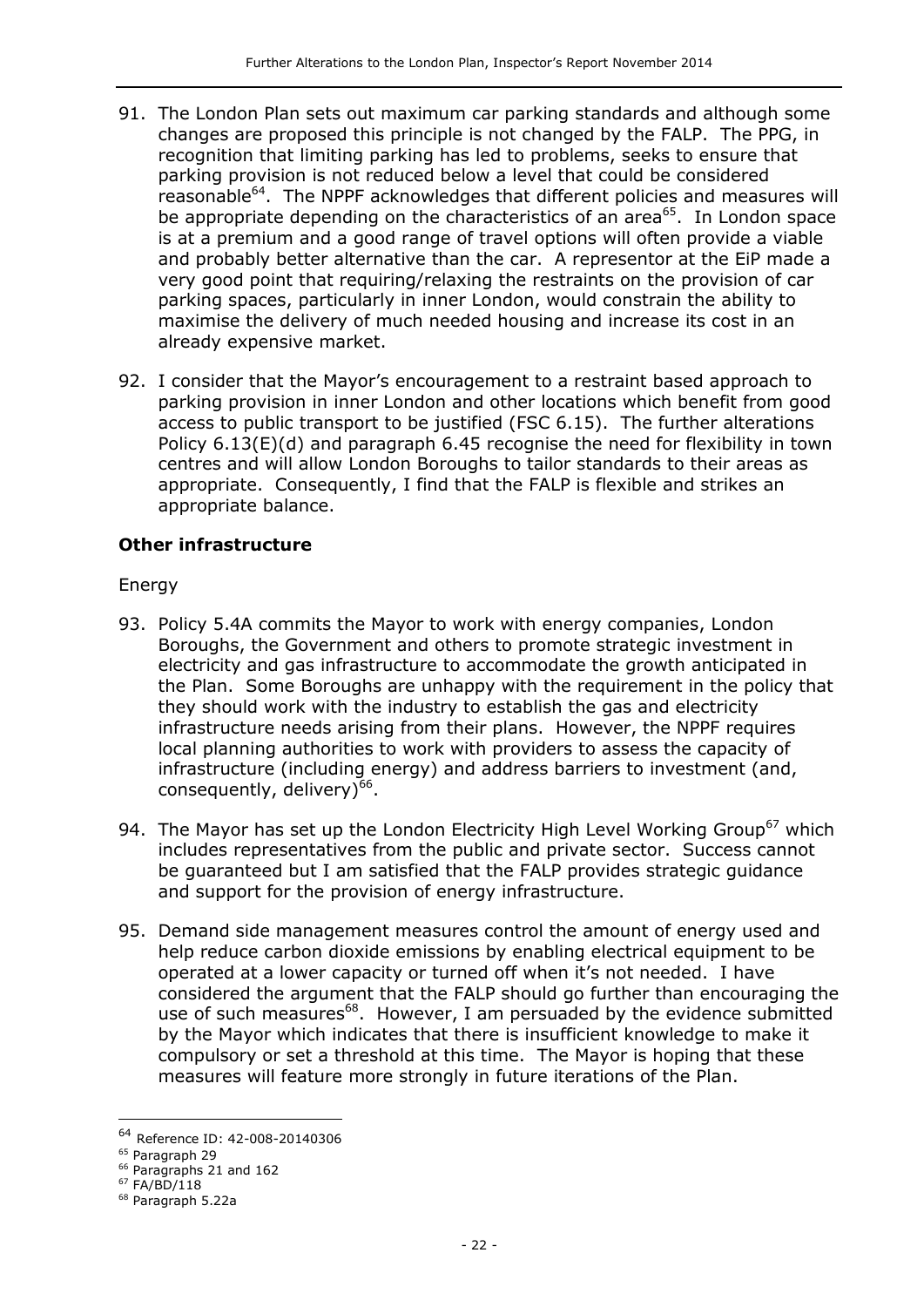#### Water

96. Policy 5.15 (Water Use and Supplies) is unchanged but its supporting text regarding the prudent use of water is strengthened, requiring all new development to be water efficient and encouraging retrofitting efficiency measures. Retrofitting existing buildings is only likely to be secured through the planning system by requiring it as part of a conversion or development scheme. However, making best use of this limited resource is clearly necessary in the light of Thames Water having no plans to develop new water supplies for London until 2027<sup>69</sup>. I heard that the Mayor is working with Thames Water and social housing providers and schools to introduce water saving measures. Thames Water are also installing smart water meters, replacing leaking mains and providing efficiency advice to households on low incomes.

#### Digital connectivity

97. Policy 4.11 encourages the provision of information and communications technology. Changes are proposed to the policy and its supporting text which make it less specific with regard to particular technologies. It is argued that the FALP will be less effective as a result. However, given the fast changing nature of digital technology, I agree that it is better to be flexible and avoid using terminology which may date.

## **Overall Conclusion and Recommendation**

98. The consultation version of the FALP has a number of deficiencies most of which are rectified by the suggested changes put forward in July 2014 and the further suggested changes which emerged during and after the EiP hearings. However, for the reasons set out above, I do not recommend that the FALP is adopted without the additional changes set out in Appendix 1.

### *A Thickett*

Inspector

This report is accompanied by Appendix 1 containing the Inspector's Recommended Changes

j <sup>69</sup> Environment Agency statement; 048/ Session 9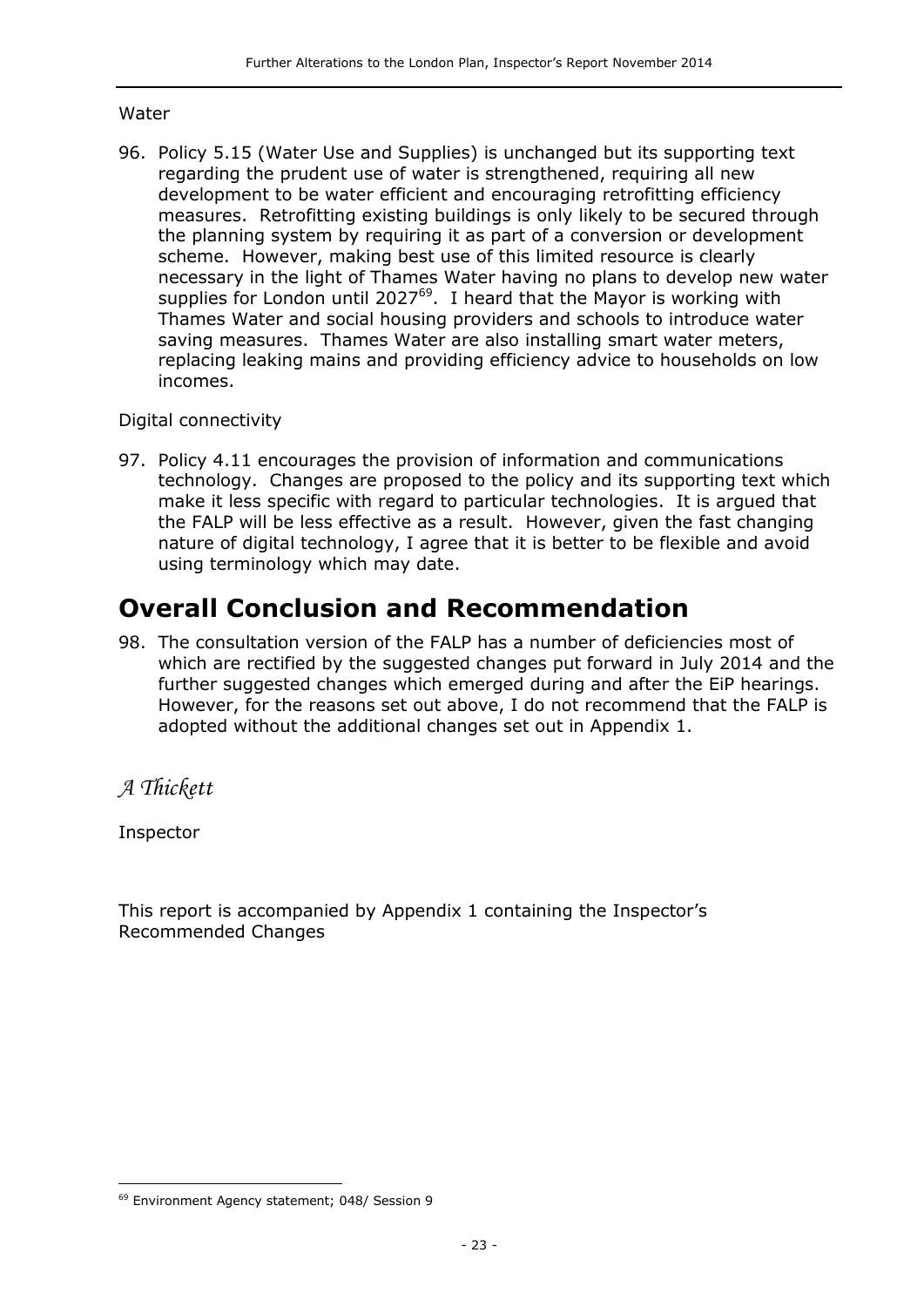#### **Appendix 1 Further Alterations to the London Plan Inspector Recommended Changes**

SSC; Schedule of Suggested Changes July 2014 FSC; Further Suggested Changes

| Change<br>No. | <b>FALP</b><br>Page No. | Paragraph(P)<br><b>/SSC/FSC</b>               | <b>Recommended Change</b><br>New text is underlined and deleted text is Struckthrough.                                                                                                                                                                                                                                                                                                                                                                                                                                                                                                                                                                                                                                                                                                                                                                                                                                                                           |
|---------------|-------------------------|-----------------------------------------------|------------------------------------------------------------------------------------------------------------------------------------------------------------------------------------------------------------------------------------------------------------------------------------------------------------------------------------------------------------------------------------------------------------------------------------------------------------------------------------------------------------------------------------------------------------------------------------------------------------------------------------------------------------------------------------------------------------------------------------------------------------------------------------------------------------------------------------------------------------------------------------------------------------------------------------------------------------------|
| IRC1          | 87 & 88                 | P3.18                                         | Amend as follows:<br>As context for this boroughs must be mindful that for their LDFs to be found sound they<br>must demonstrate they have sought to boost supply significantly the supply of housing by<br>meeting the "full, objectively assessed needs for market and affordable housing in the<br>housing market area, as far as is consistent with the policies set out in the Framework".<br>Of particular importance in this regard is the overarching national objective to secure<br>sustainable development and the need to secure actual delivery. To address government<br>requirements soundly in the unique circumstances of London means coordinating their<br>implementation across the capital's housing market through the capital's unique two tier<br>planning system where the development plan for an area is composed of the Local Plan<br>and the London Plan, and the Local Plan must be in general conformity with the London<br>Plan. |
|               |                         | <b>FSC3.1 &amp;</b><br><b>FSC3.3</b><br>3.19i | Amend as follows:<br>To ensure effective local contributions to meeting London's need for 49,000 more homes<br>per annum, Local Plans should therefore demonstrate how individual boroughs intend to:<br>$\overline{\boxminus}$ address in terms of Policy 3.3 the relevant minimum housing supply target in Table<br>$3.1 +$<br>$\Box$ relate this to their assessment of need carried out in terms of Policy 2.2 and 3.8; and<br>$\Box$ address any gap between housing supply and need, and to seek to exceed the target<br>through:<br>o additional sources of housing capacity, especially that to be brought forward from the<br>types of broad location set out in Policy 3.3;<br>o exercise of their Duty to Cooperate with other local planning authorities;                                                                                                                                                                                            |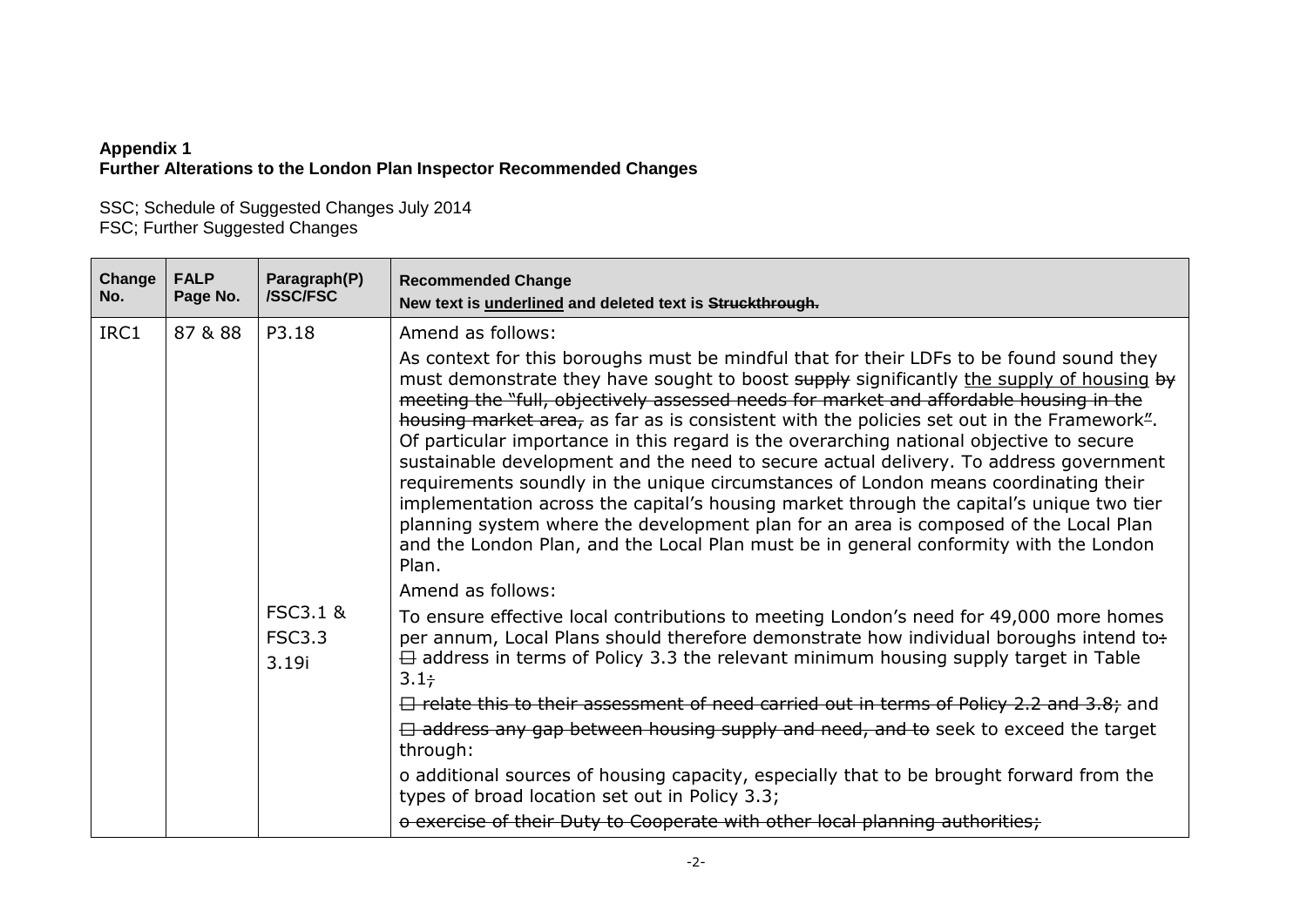| Change<br>No.    | <b>FALP</b><br>Page No. | Paragraph(P)<br><b>/SSC/FSC</b> | <b>Recommended Change</b><br>New text is underlined and deleted text is Struckthrough.                                                                                                                                                                                                                                                                                                                                                                                                                                                                                                                                                                                                                                                                                                                                                                                                                                                                                                                                                                                                                                                                                                                                                                                                                                                                                                                                                                                                                                                                                                                                                                                                                                                                                                                                                                                                                                                                                                                                                                                                                                                                |
|------------------|-------------------------|---------------------------------|-------------------------------------------------------------------------------------------------------------------------------------------------------------------------------------------------------------------------------------------------------------------------------------------------------------------------------------------------------------------------------------------------------------------------------------------------------------------------------------------------------------------------------------------------------------------------------------------------------------------------------------------------------------------------------------------------------------------------------------------------------------------------------------------------------------------------------------------------------------------------------------------------------------------------------------------------------------------------------------------------------------------------------------------------------------------------------------------------------------------------------------------------------------------------------------------------------------------------------------------------------------------------------------------------------------------------------------------------------------------------------------------------------------------------------------------------------------------------------------------------------------------------------------------------------------------------------------------------------------------------------------------------------------------------------------------------------------------------------------------------------------------------------------------------------------------------------------------------------------------------------------------------------------------------------------------------------------------------------------------------------------------------------------------------------------------------------------------------------------------------------------------------------|
|                  |                         |                                 | o collaborative working with other relevant partners including the Mayor, to ensure that<br>the Local Plan is in general conformity with the London Plan and includes final minimum<br>housing targets identified through the above process; and                                                                                                                                                                                                                                                                                                                                                                                                                                                                                                                                                                                                                                                                                                                                                                                                                                                                                                                                                                                                                                                                                                                                                                                                                                                                                                                                                                                                                                                                                                                                                                                                                                                                                                                                                                                                                                                                                                      |
|                  |                         |                                 | o partnership working with developers, land owners, investors, the Mayor and other<br>relevant agencies to secure the timely translation of approved housing capacity to<br>completions taking account of Policy 3.15.                                                                                                                                                                                                                                                                                                                                                                                                                                                                                                                                                                                                                                                                                                                                                                                                                                                                                                                                                                                                                                                                                                                                                                                                                                                                                                                                                                                                                                                                                                                                                                                                                                                                                                                                                                                                                                                                                                                                |
| IRC <sub>2</sub> | 106                     | P3.62                           | Amend as follows:<br>To understand London's distinct housing needs and to take account of government<br>guidance to "identify the scale and mix of housing that the local population is likely to<br>need over the plan period which addresses the need for all types of housing, including<br>affordable housing", it must be recognised that lower quartile house prices in London are<br>74 per cent higher than in the country as a whole, 30 per cent higher than in the South<br>East region and 50 per cent higher than in the East of England. Increased provision of<br>intermediate housing is one of the ways in which the supply of affordable housing can be<br>expanded. The Mayor will work with the Boroughs and other delivery and funding<br>agencies to develop understanding and provision of a range of relevant products,<br>particularly for families. For the purposes of the paragraph 3.61 definition, local eligibility<br>criteria for intermediate housing should may be set locally to recognise the individual<br>characteristics of local housing markets but should not compromise the aim of Policy 3.11<br>to maximise affordable housing provision. In the absence of local eligibility criteria, in<br>order to recognise strategic housing needs in the particular circumstances of London, the<br>Mayor will seek to ensure that households whose annual income is in the range £18,100-<br>£66,000 should be eligible for new intermediate homes. For family homes (see Glossary)<br>the upper end of this range will be extended to £80,000. These figures will be up-dated<br>annually in the London Plan Annual Monitoring Report. If boroughs wish to set eligibility<br>criteria for intermediate housing below these levels, planning conditions or agreements<br>should secure them at the reduced levels for no more than three months from the point of<br>initial marketing (whether that be when new or at re-sale or re-let) and they should then<br>be offered without further restrictions to those who meet the London-wide eligibility<br>criteria as set out in the London Housing Strategy. |